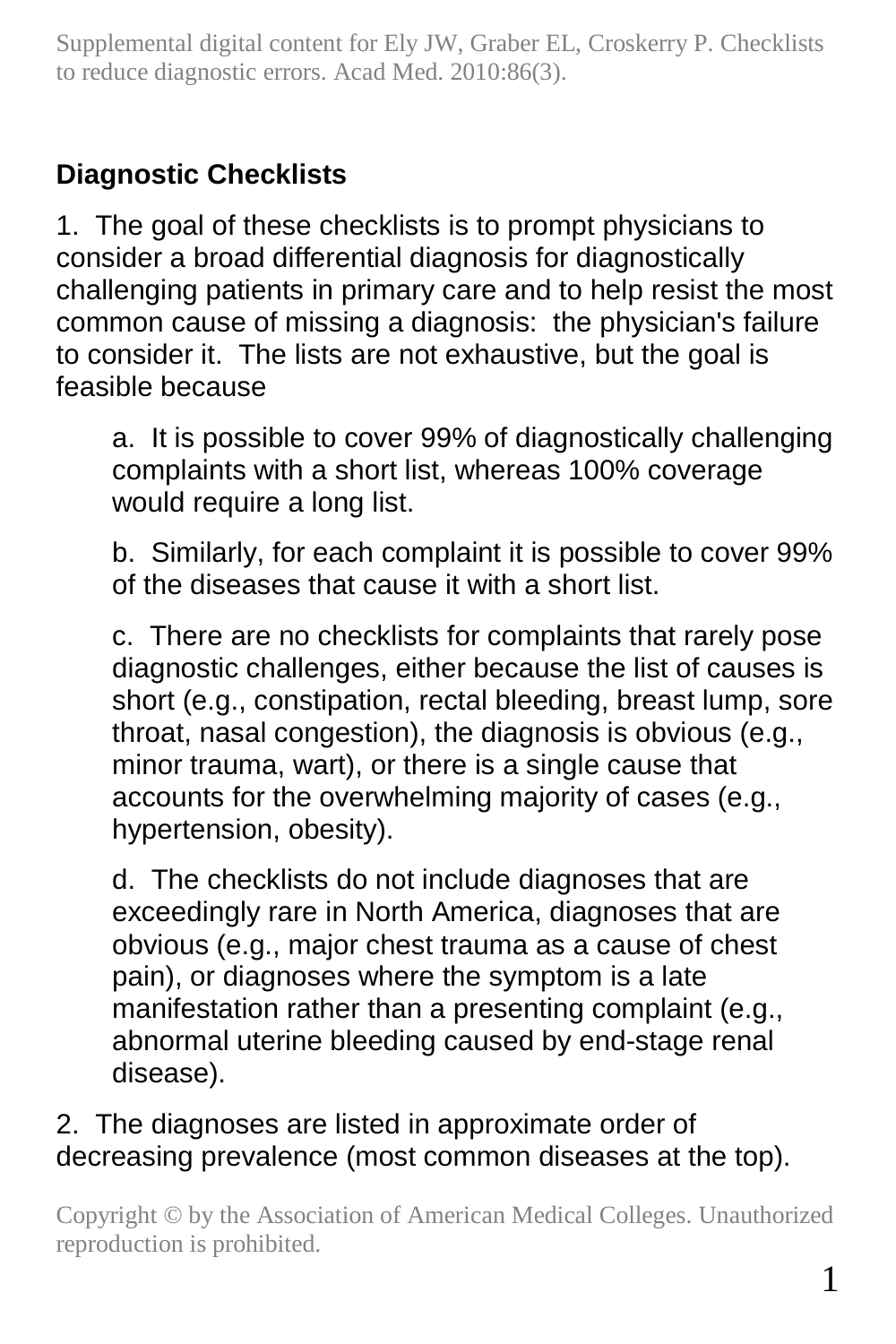This ordering is based on limited published data and the authors' experience. (Cherry DK, Hing E, Woodwell DA, Rechsteiner EA. National Ambulatory Medical Care Survey: 2006 Summary. National Health Statistics Reports. Number 3. August 6, 2008.)

3. Unless otherwise specified, the checklists address complaints by adults rather than children.

4. These checklists may have four advantages over more traditional differential diagnoses:

a. A shorter list, practical at the point of care

b. An indication of disease prevalence in primary care

c. Identification of "must-not-miss" diagnoses, designated by an ace of spades  $($ )

d. Identification of diagnoses that are, in fact, commonly missed (designated by an asterisk (\*) and partly based on Schiff GD, Hasan O, Kim S, Abrams R, Cosby K, Lambert BL, et al. Diagnostic error in medicine: analysis of 583 physician-reported errors. Arch Intern Med. 2009;169:1881-7; and on Zwaan L, de Bruijne M, Wagner C, Thijs A, Smits M, van der Wal G, et al. Patient record review of the incidence, consequences, and causes of diagnostic adverse events. Arch Intern Med. 2010 Jun 28;170(12):1015- 21).

5. The checklists are designed to be printed on 4x6 cards, two-sided, with a 3/4 inch metal binder ring. The lists could also be adapted for a handheld computer.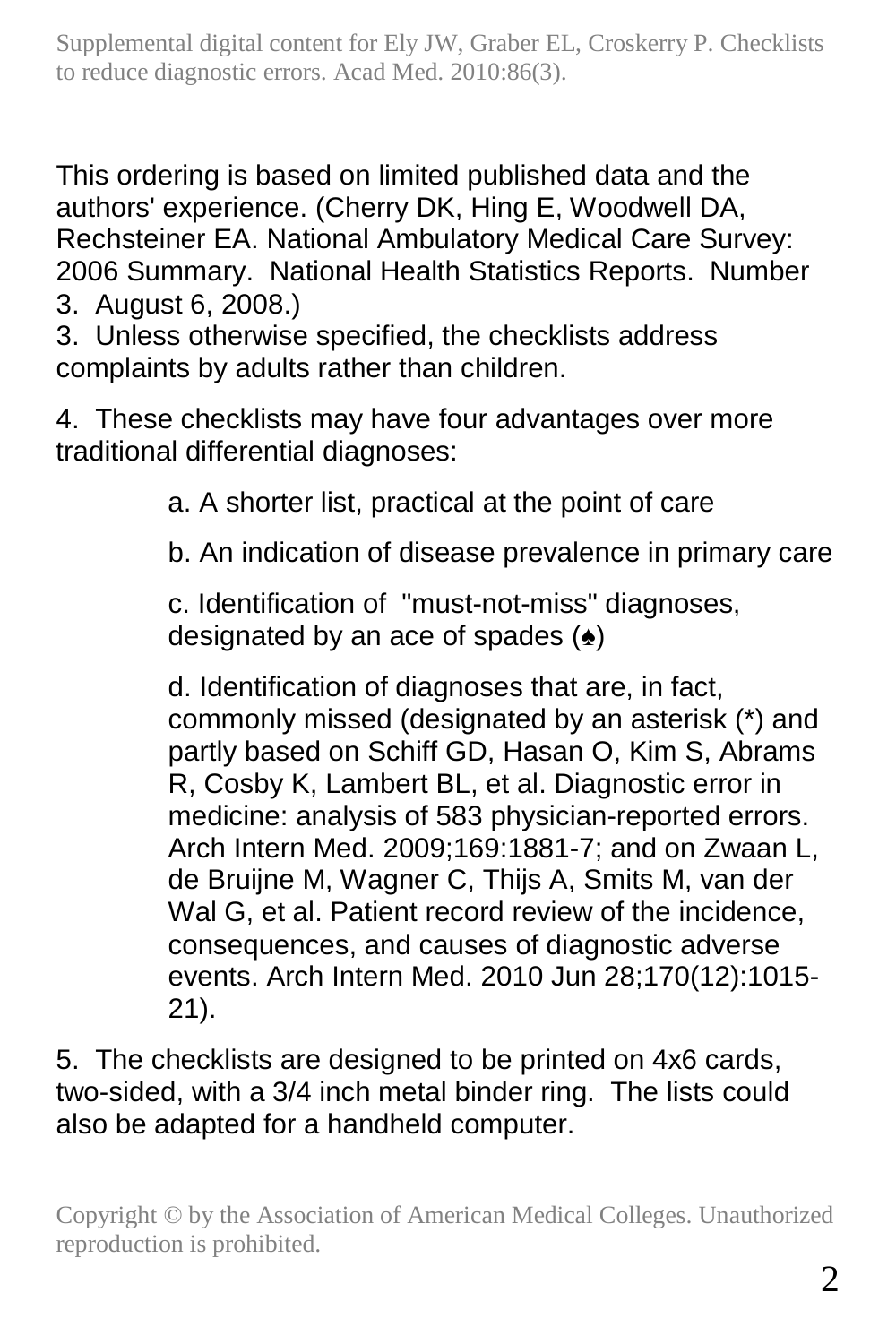# **Abdominal and pelvic pain** (6/29/10)

Peptic gastritis, esophagitis

Viral gastroenteritis ♠Fitz-Hugh-Curtis syndrome Constipation Familial Mediterranean Fever

\*Psychiatric (depression, sexual abuse) Porphyria

Irritable bowel syndrome

- ♠Diverticulitis Black Widow Spider bite
- ♠Pancreatitis
- ♠Gallbladder disease
- ♠Bowel obstruction, partial small bowel obstruction
- ♠\*Pregnancy complication, ectopic pregnancy
- Mesenteric adenitis
- ♠\*Appendicitis

♠\*Myocardial infarction

- ♠Kidney stone
- ♠Pelvic inflammatory disease
- ♠Ovarian cyst, ovarian torsion, endometritis
- Endometriosis
- Abdominal wall pain (trigger point pain)
- Herpes zoster
- Celiac disease
- ♠Hepatitis, hepatic abscess
- ♠\*Pneumonia, empyema

Mittleschmerz

- ♠\*Intraabdominal tumor
- Giardia
- ♠\*Diabetic ketoacidosis
- ♠\*Aortic dissection, ruptured aneurysm
- ♠Mesenteric ischemia, infarction
- ♠Hernia
- ♠Perforated viscus, peritonitis Food poisoning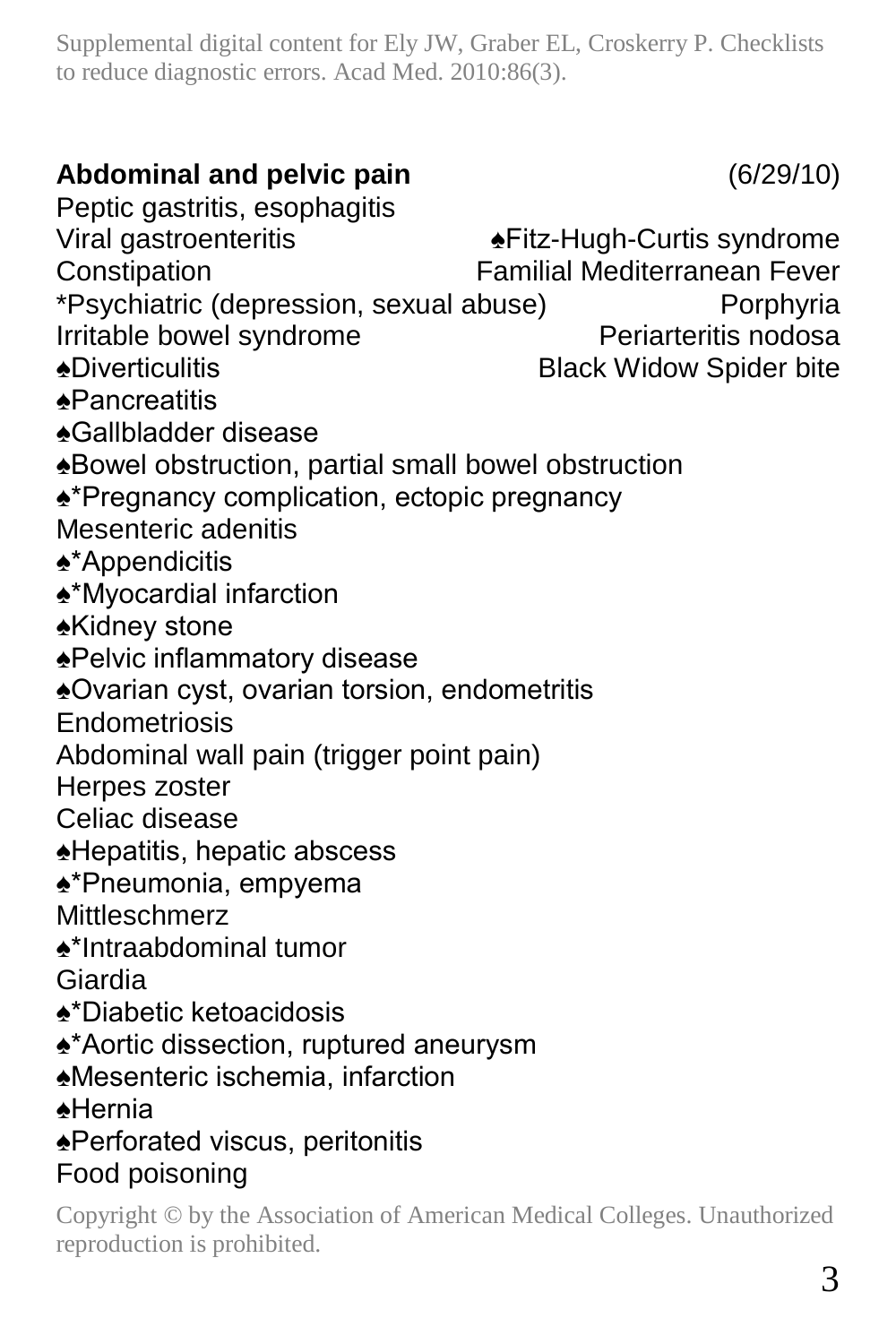Inflammatory bowel disease ♠Sickle cell crisis ♠Lead poisoning ♠Leukemia ♠Meckel's diverticulitis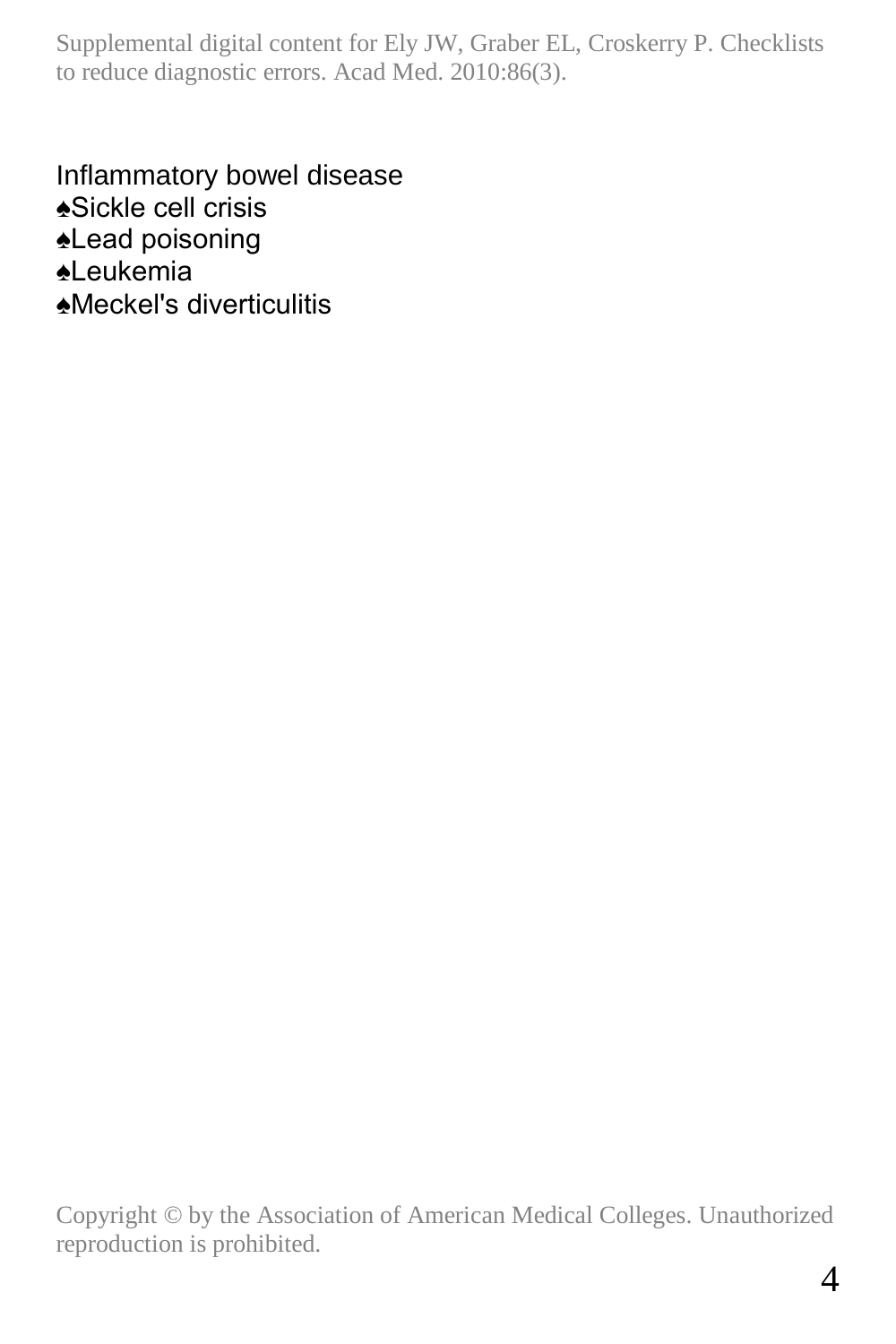# **Abnormal uterine bleeding** (1/20/10)

Anovulatory bleeding, polycystic ovary syndrome Menorrhagia Contraceptive related abnormal bleeding (oral, depomedroxyprogesterone, intrauterine device, progestin implant) ♠Ectopic pregnancy ♠Intrauterine pregnancy complication ♠Endometrial cancer, hyperplasia Polyps Fibroids ♠Endometritis Hyperprolactinemia Thyroid disease Drugs (anticoagulants, psychotropics) Normal variation (postmenarchal, perimenopausal, premenstrual spotting, postmenstrual spotting, midcycle ovulatory bleeding) Coagulopathy (von Willebrand) Organ failure (late manifestation: kidney failure, liver failure)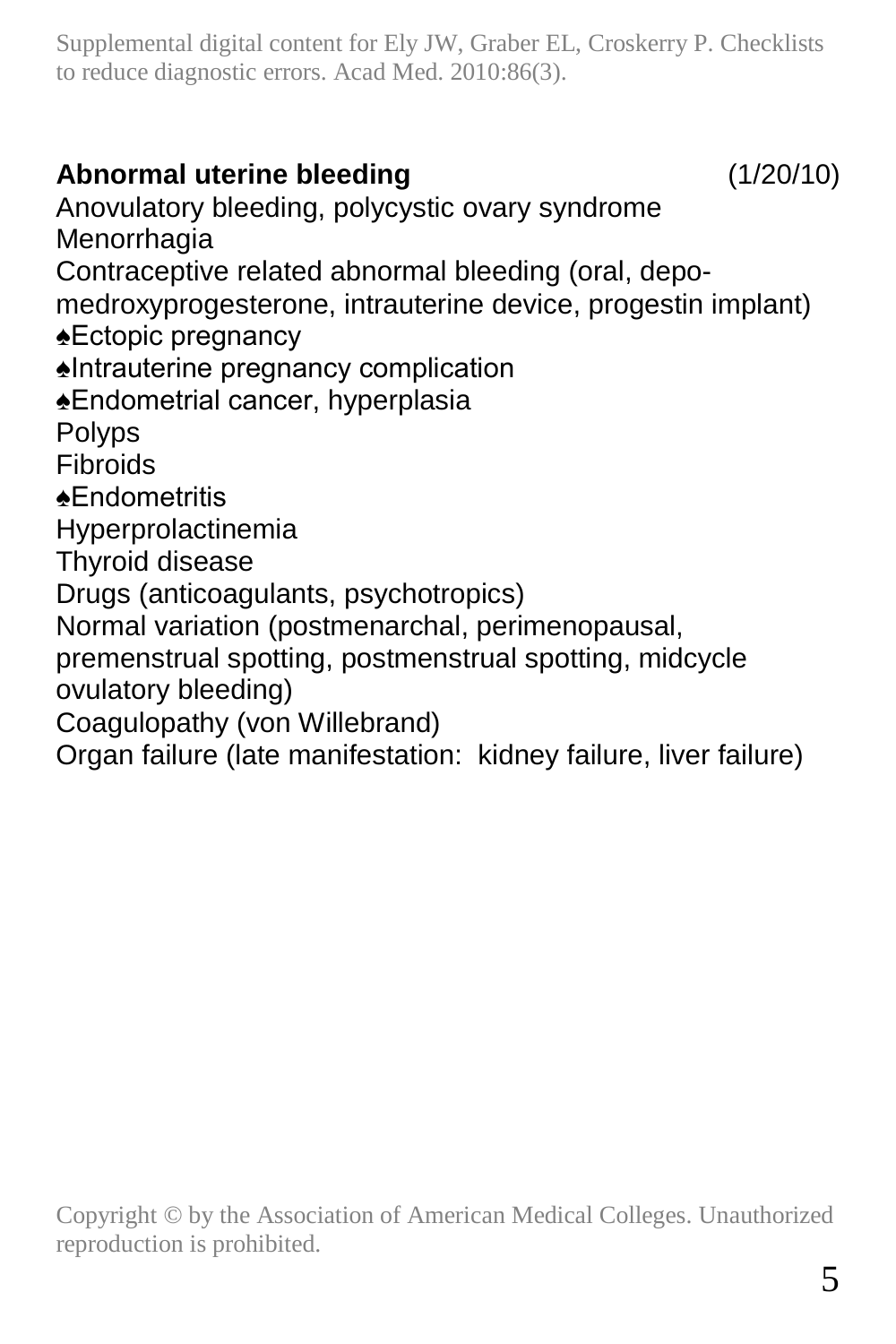#### **Anxiety, depression** (7/15/10)

♠Depression, agitated depression, bipolar disorder Anxiety (situational, generalized anxiety disorder) Panic disorder Alcohol ♠Hypoglycemia **Medications** ♠Thyroid disorder Paraneoplastic syndrome ♠Pulmonary embolus ♠Hypoxemia

♠Pheochromocytoma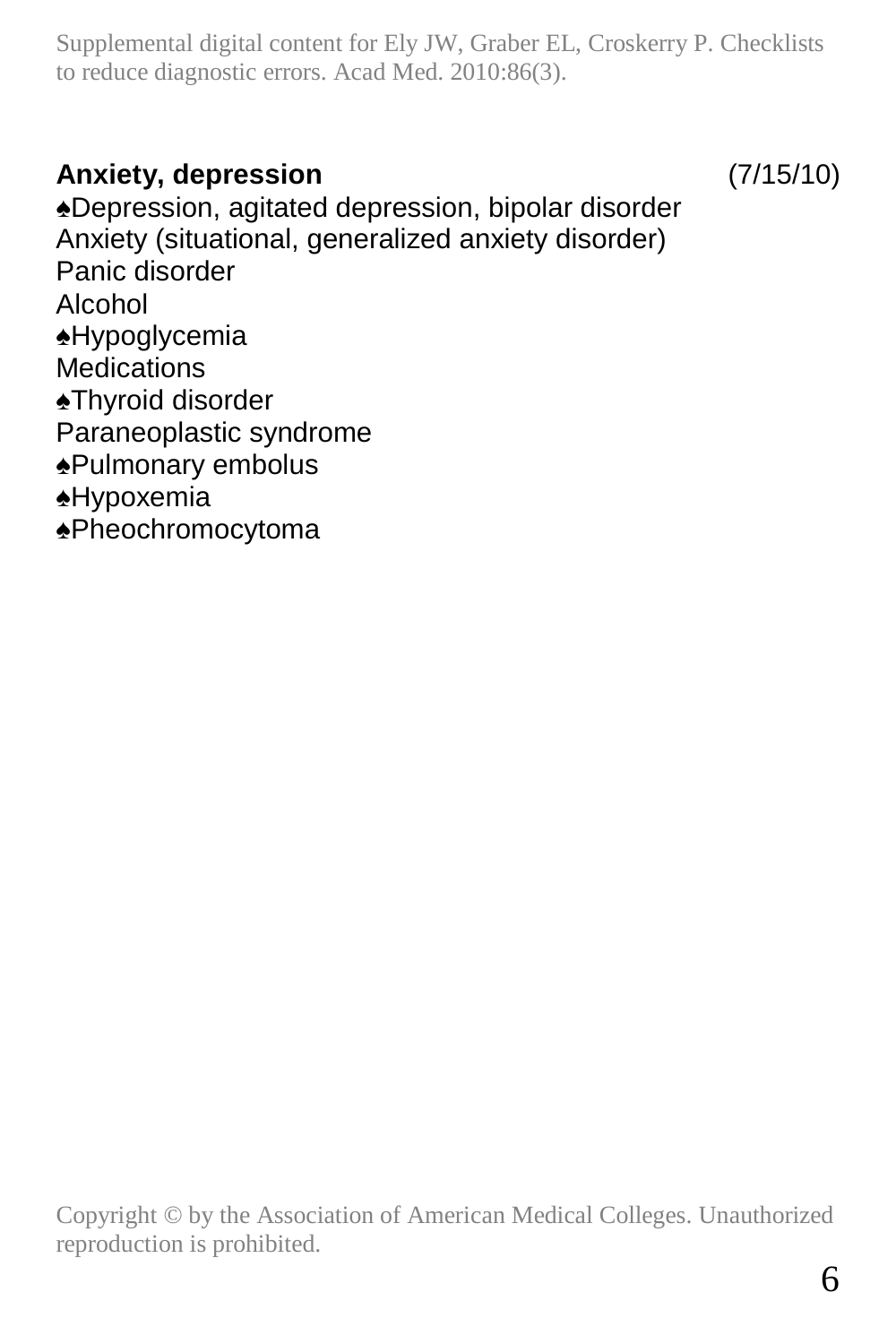# **Back pain** (2/11/10)

Musculoskeletal, nonspecific Herniated disk Spinal stenosis ♠Gall bladder disease Compression fracture ♠Pyelonephritis, kidney stone ♠Pancreatitis, pancreatic carcinoma ♠\*Pulmonary embolus ♠\*Pneumonia **Psychiatric** Herpes zoster Vitamin D deficiency ♠Polymyalgia rheumatica **Prostatitis** ♠\*Abdominal or thoracic aortic aneurysm ♠Metastatic tumor ♠Abdominal tumor ♠Penetrating ulcer

♠Infection (diskitis, osteomyelitis, spinal abscess)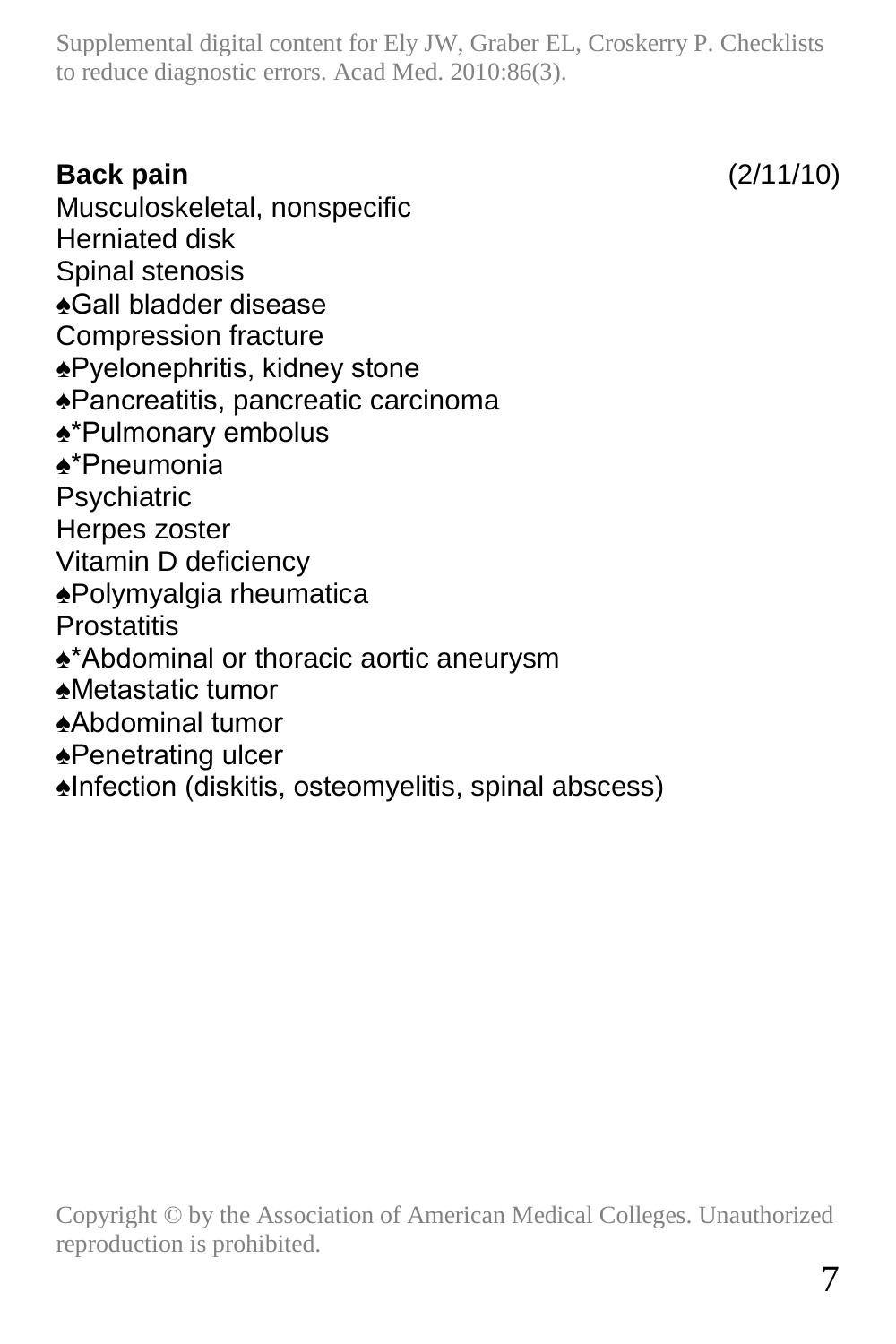# **Chest pain** (6/17/10)

Chest wall pain GERD Pleurisy, pleuritis \*Psychiatric ♠\*Coronary disease (myocardial infarction, angina) ♠\*Pulmonary embolus Herpes zoster ♠\*Pneumonia, bronchitis ♠Pneumothorax Esophageal spasm Pericarditis, myocarditis ♠Aortic stenosis ♠\*Dissecting aortic aneurysm ♠\*Tumor ♠Esophageal rupture ♠\*Spinal cord compression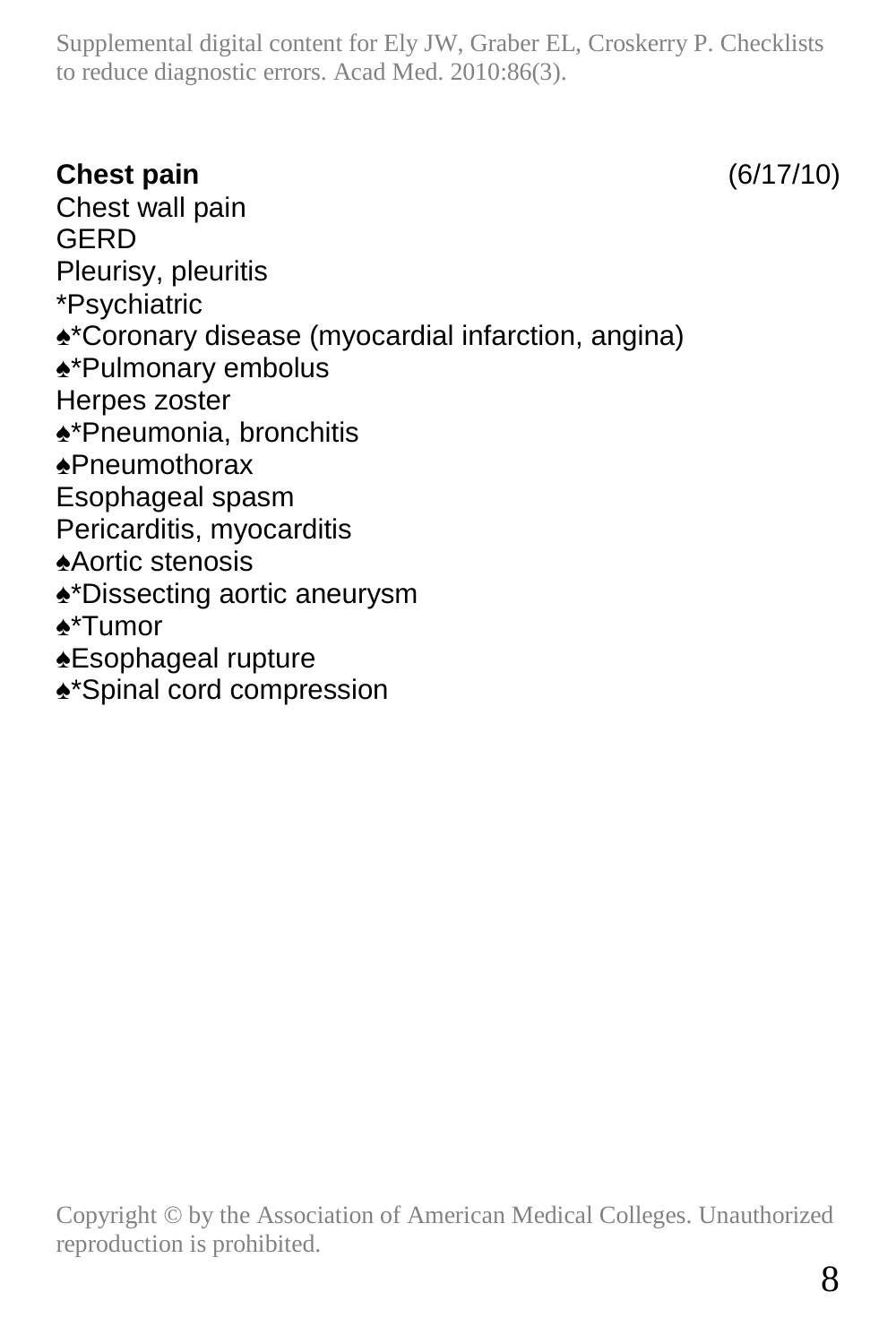**Cough** (6/2/10) Viral upper respiratory infection Postnasal drip Postinfectious, postviral cough **Bronchitis** Asthma, chronic obstructive pulmonary disease Gastroesophageal reflux \*Drugs (angiotensin converting enzyme inhibitors, beta blockers, amiodarone) ♠\*Pneumonia External or middle ear disease Aspiration, recurrent ♠\*Pulmonary embolus ♠Pertussis **Psychogenic** ♠\*Heart failure ♠\*Tumor ♠Epiglottitis ♠Acute histoplasmosis Interstitial lung disease **Bronchiectasis** ♠Sarcoidosis ♠\*Tuberculosis ♠Cystic fibrosis ♠Laryngeal tumor ♠Mitral stenosis ♠Foreign body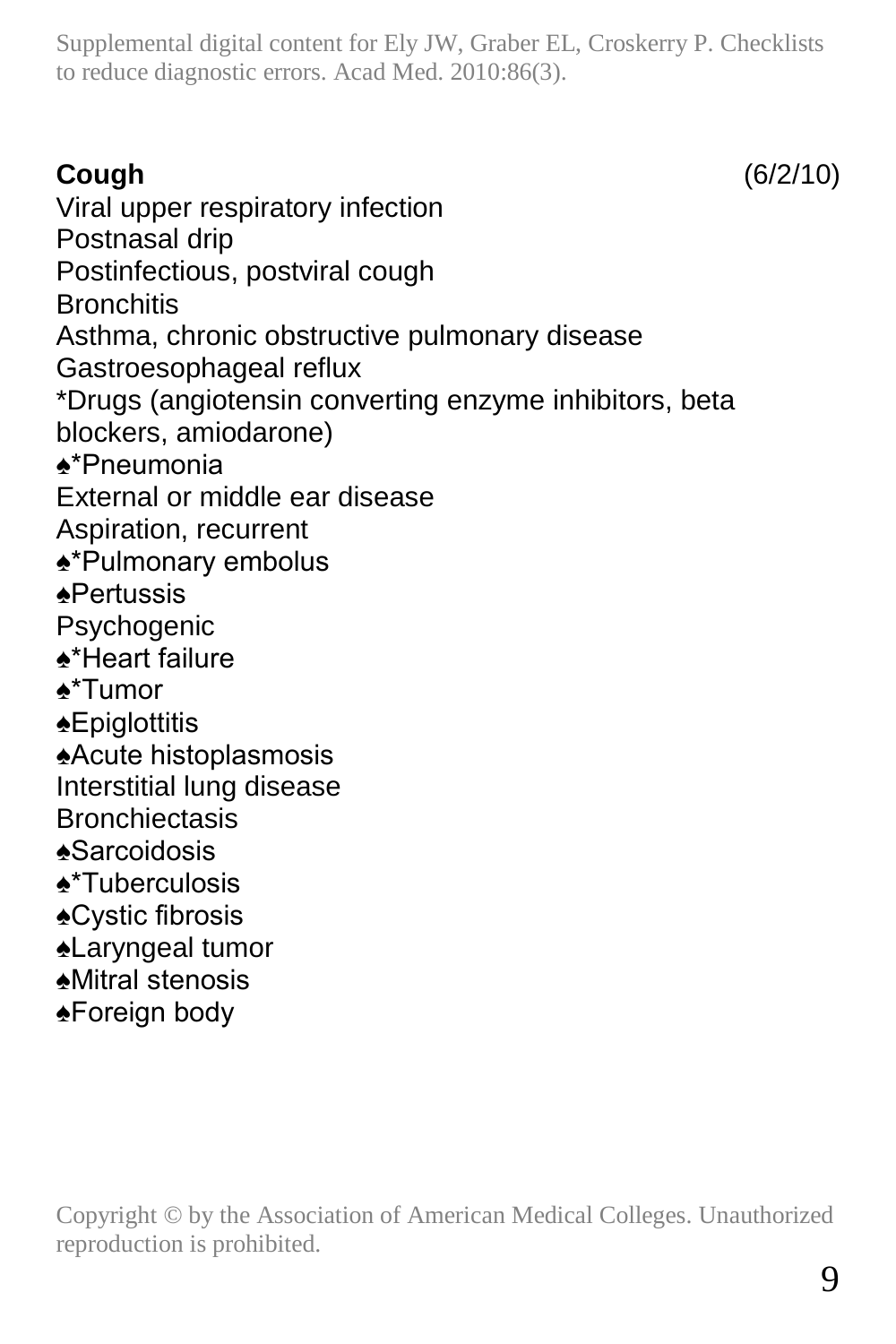#### **Cough, dyspnea (infant, newborn)** (2/16/10)

Viral upper respiratory infection Respiratory syncytial virus (RSV) Transient tachypnea ♠Sepsis Infant respiratory distress syndrome Metapneumovirus ♠Pneumothorax ♠Pneumonia Asthma ♠Heart disease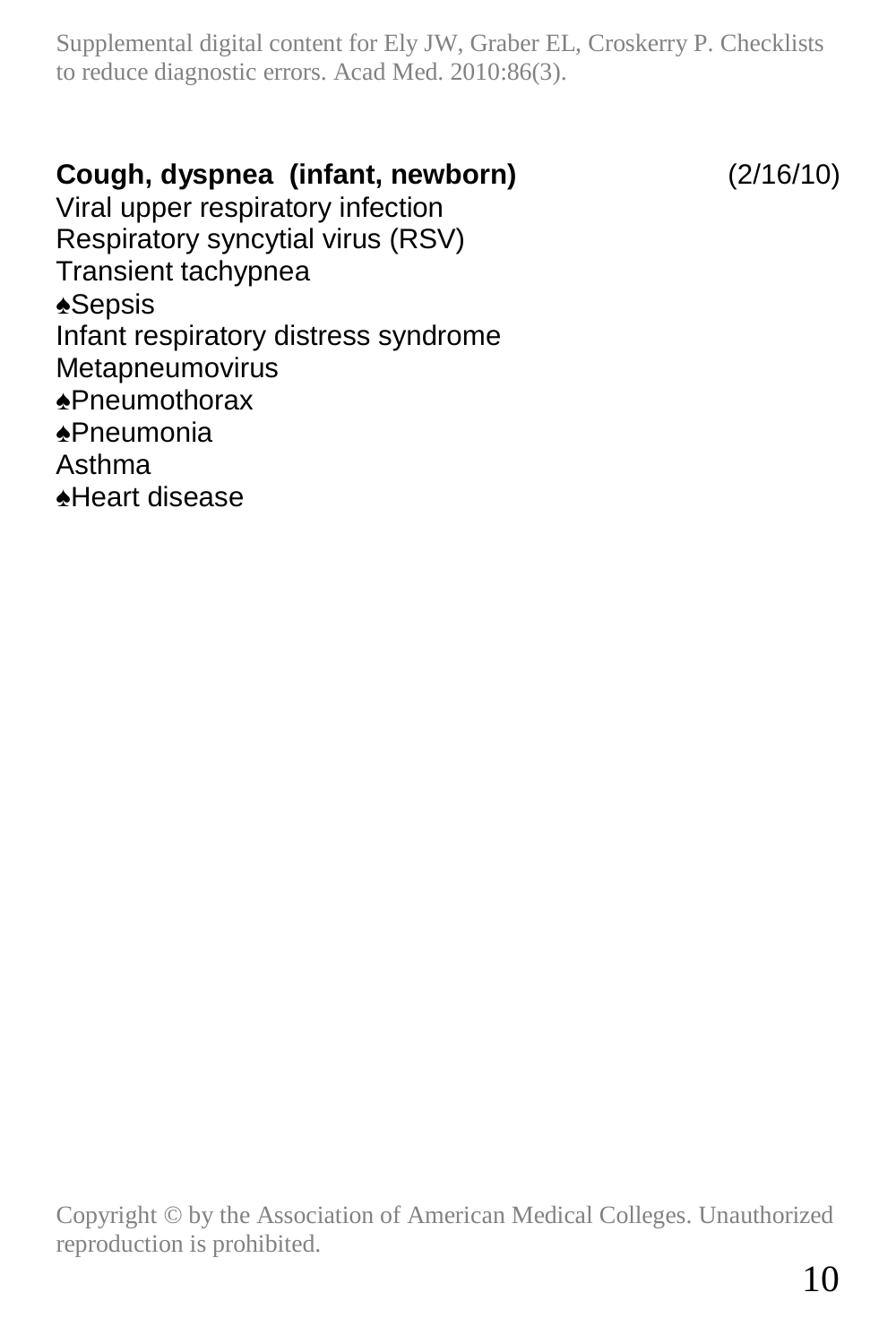#### **Crying infant (Inconsolable)** (6/1/10)

Idiopathic **Colic** ♠Infections (otitis media, viral illness, urinary tract infection, herpes stomatitis) ♠Fracture Corneal abrasion Constipation Immunization reaction ♠Hair tourniquet syndrome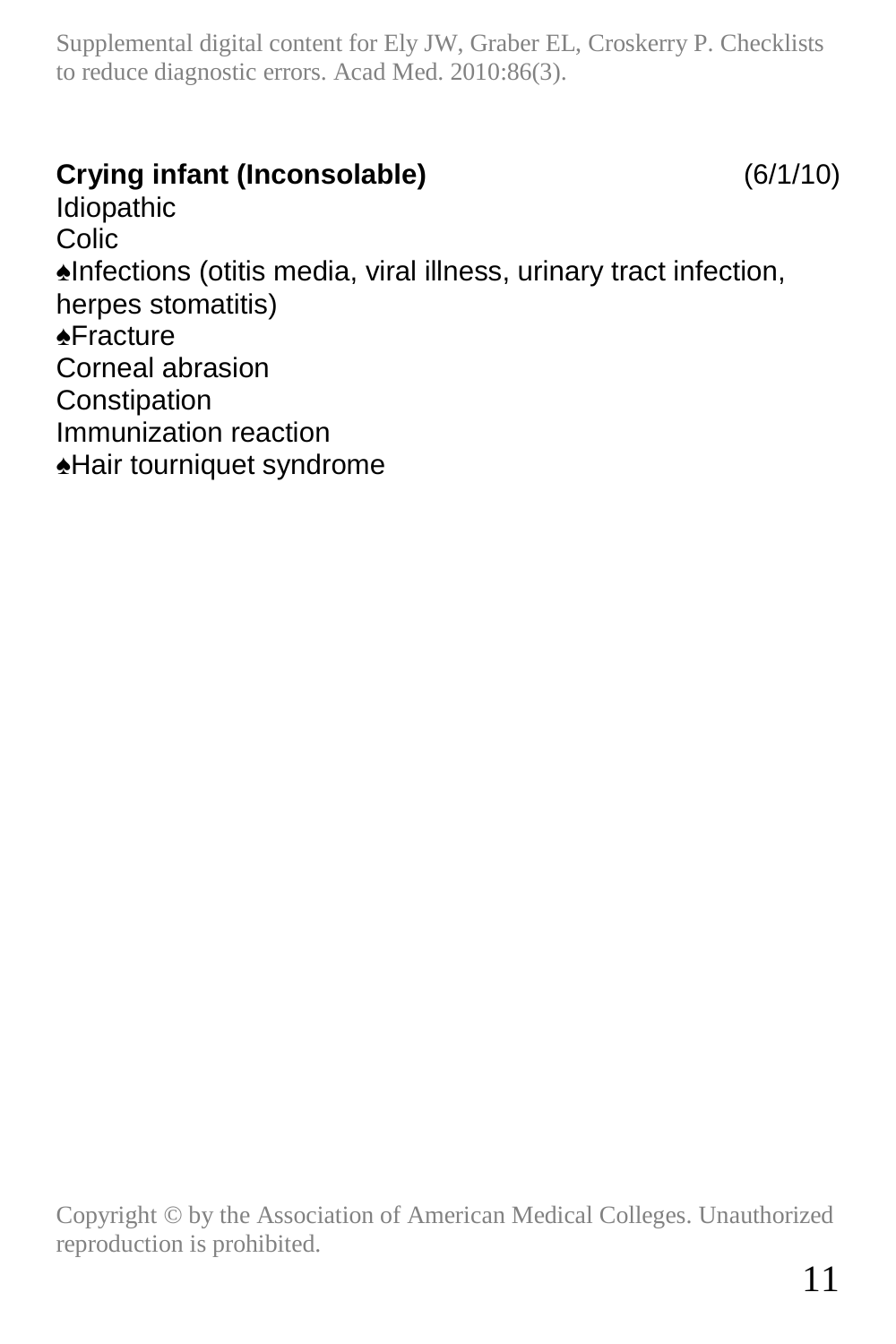**Delirium** (1/20/10) ♠\*Drugs \*Psychiatric disorders ♠Alcohol ♠\*Anemia ♠\*Glucose disturbances ♠Serotonin syndrome ♠Trauma ♠Head injury ♠\*Myocardial infarction ♠Carbon monoxide ♠Sepsis ♠Electrolyte disturbance, Na, Ca, Mg, P ♠Thyroid disease ♠Hypoxia ♠Hypertensive encephalopathy ♠CNS infections ♠Brain mass ♠Hypothermia ♠Hyperthermia ♠B12 deficiency ♠Folate deficiency ♠Thiamine deficiency ♠Liver failure ♠\*Heart failure ♠Renal failure Burns Postpartum psychosis ♠Adrenal disease ♠Porphyria ♠Nonconvulsive status epilepticus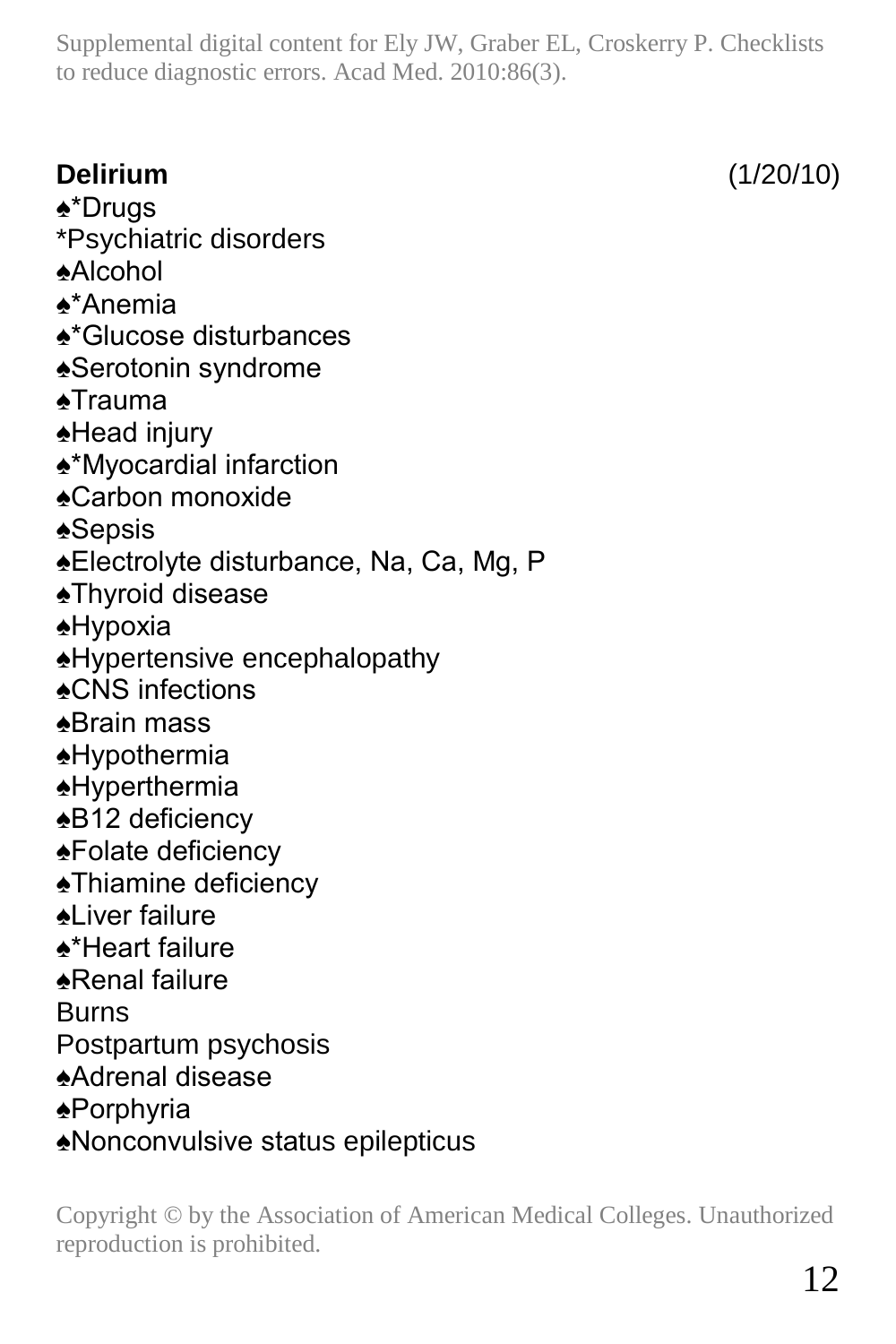#### **Dementia, memory loss** (6/17/10)

Alzheimer disease ♠Pseudodementia (depression) Mild cognitive impairment ♠Medications (antihistamines) Alcohol Vascular dementia Dementia with Lewy bodies Parkinson disease ♠Vitamin B12 deficiency ♠Hypothyroidism ♠Delirium ♠Anoxia ♠Hypoglycemia ♠Head injury Transient global amnesia Progressive supranuclear palsy ♠Structural brain disease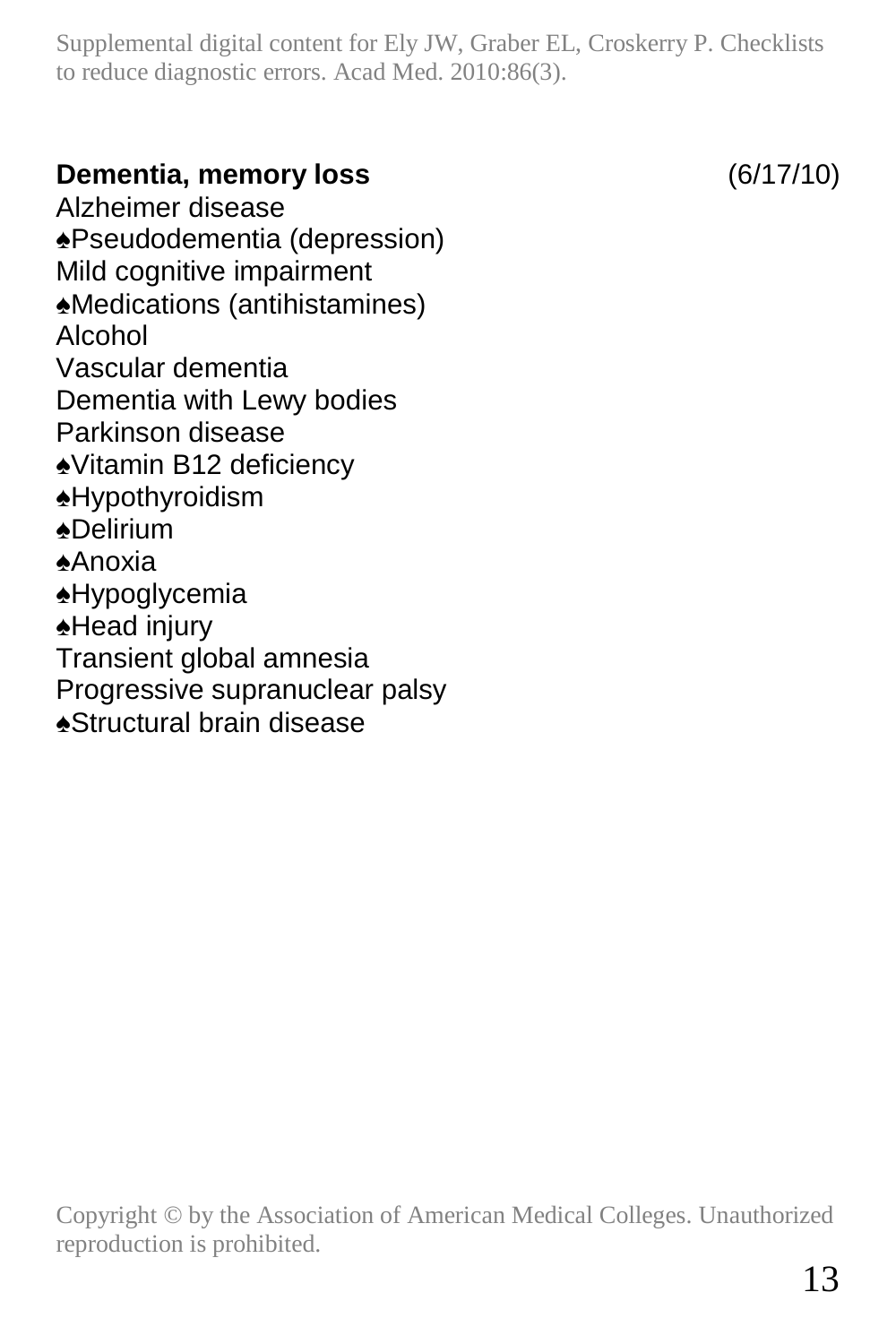#### **Diarrhea** (2/24/10)

Viral gastroenteritis Irritable bowel syndrome **Salmonella Shigella** E. coli O157 H7 **Campylobacter** Clostridium difficile Food poisoning Lactose intolerance Bacterial overgrowth **Diabetes** Drugs, laxatives Lactase deficiency Giardia Microscopic colitis Entamoeba histolytica Cryptosporidium Inflammatory bowel disease Celiac disease Yersinia Bypass operations Pancreatic insufficiency Blastocystis hominis Laxative abuse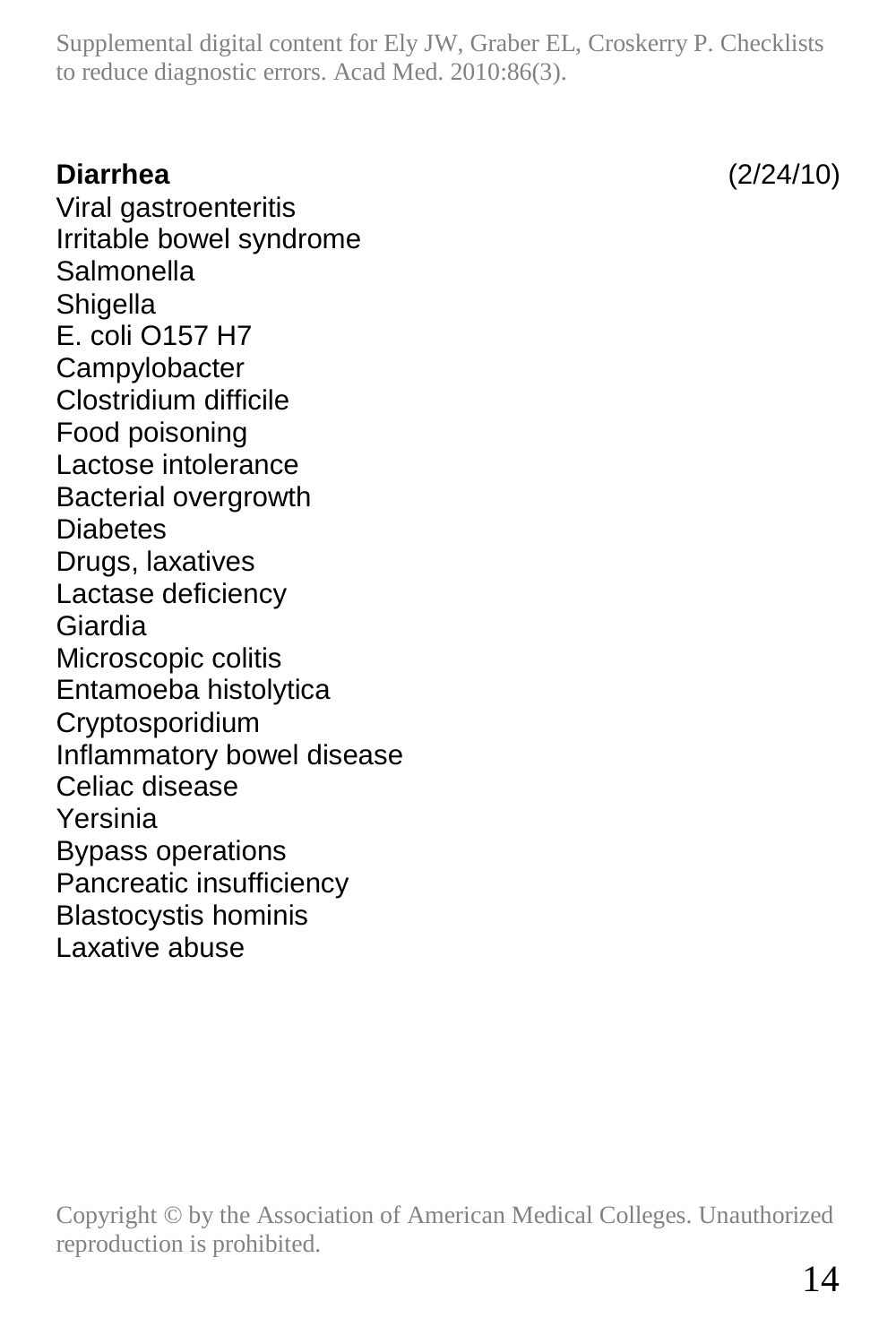# **Dysphagia** (6/1/10)

Esophageal spasm Lower esophageal ring Peptic stricture Functional dysphagia Nutcracker esophagus Achalasia ♠\*Stroke ♠Tumor (intrinsic or extrinsic) Multiple sclerosis Amyotrophic lateral sclerosis Scleroderma Myasthenia gravis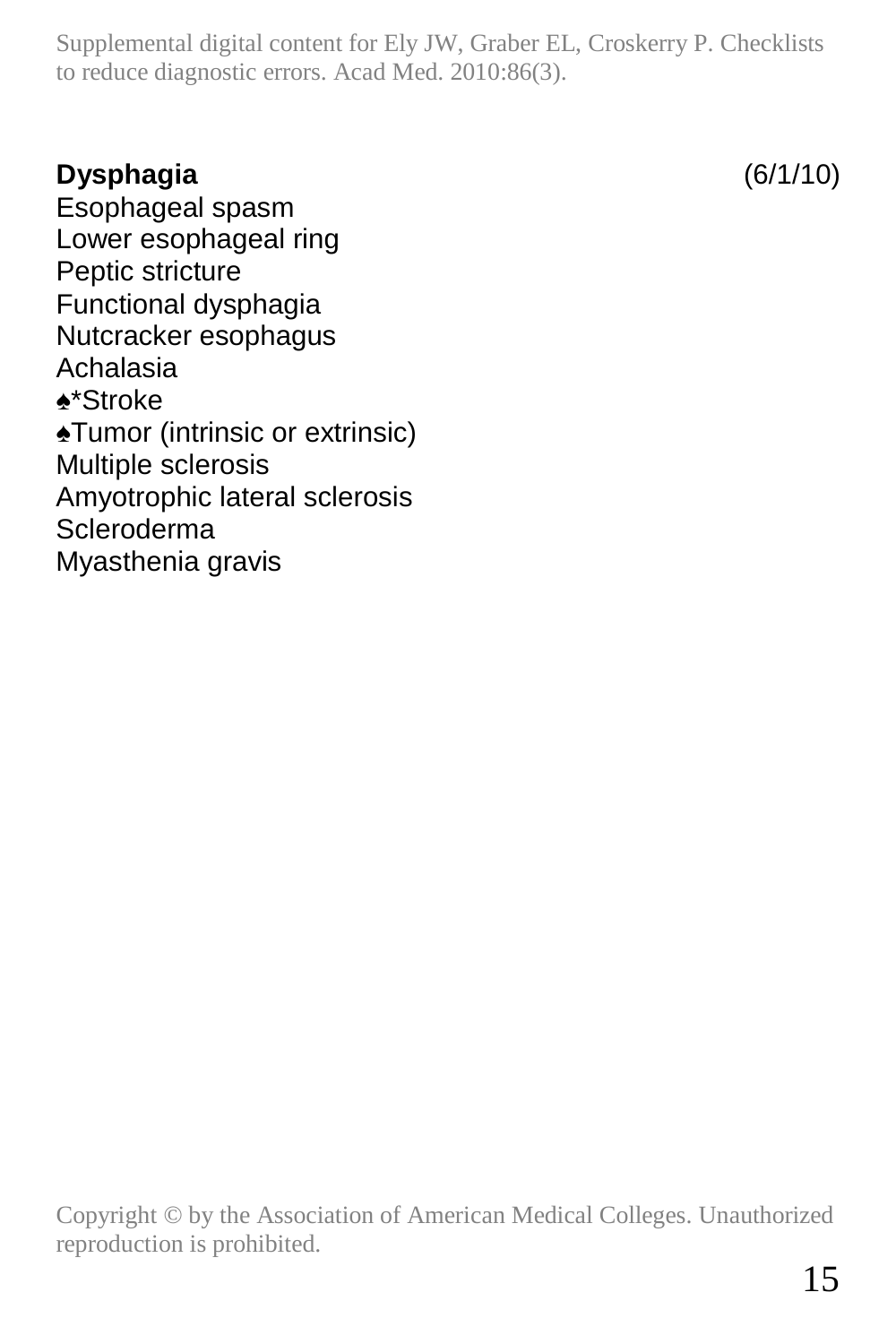### **Dyspnea, tachypnea** (2/11/10)

Asthma, chronic obstructive pulmonary disease Fever Deconditioning ♠\*Pneumonia Physiologic dyspnea of pregnancy **Bronchitis** ♠\*Heart failure ♠\*Pulmonary embolus ♠\*Myocardial infarction \*Psychiatric, hyperventilation ♠Pneumothorax ♠Cardiomyopathy ♠Shock ♠\*Anemia ♠\*Tumor ♠Pleural effusion ♠Valvular heart disease ♠Pulmonary hypertension Interstitial fibrosis ♠Metabolic acidosis Drugs (ASA) Arrhythmias, atrial fibrillation Abdominal distension, obesity ♠Cardiac tamponade ♠Upper airway obstruction Myasthenia gravis ♠Hyperthyroidism ♠Foreign body aspiration ♠Increased intracranial pressure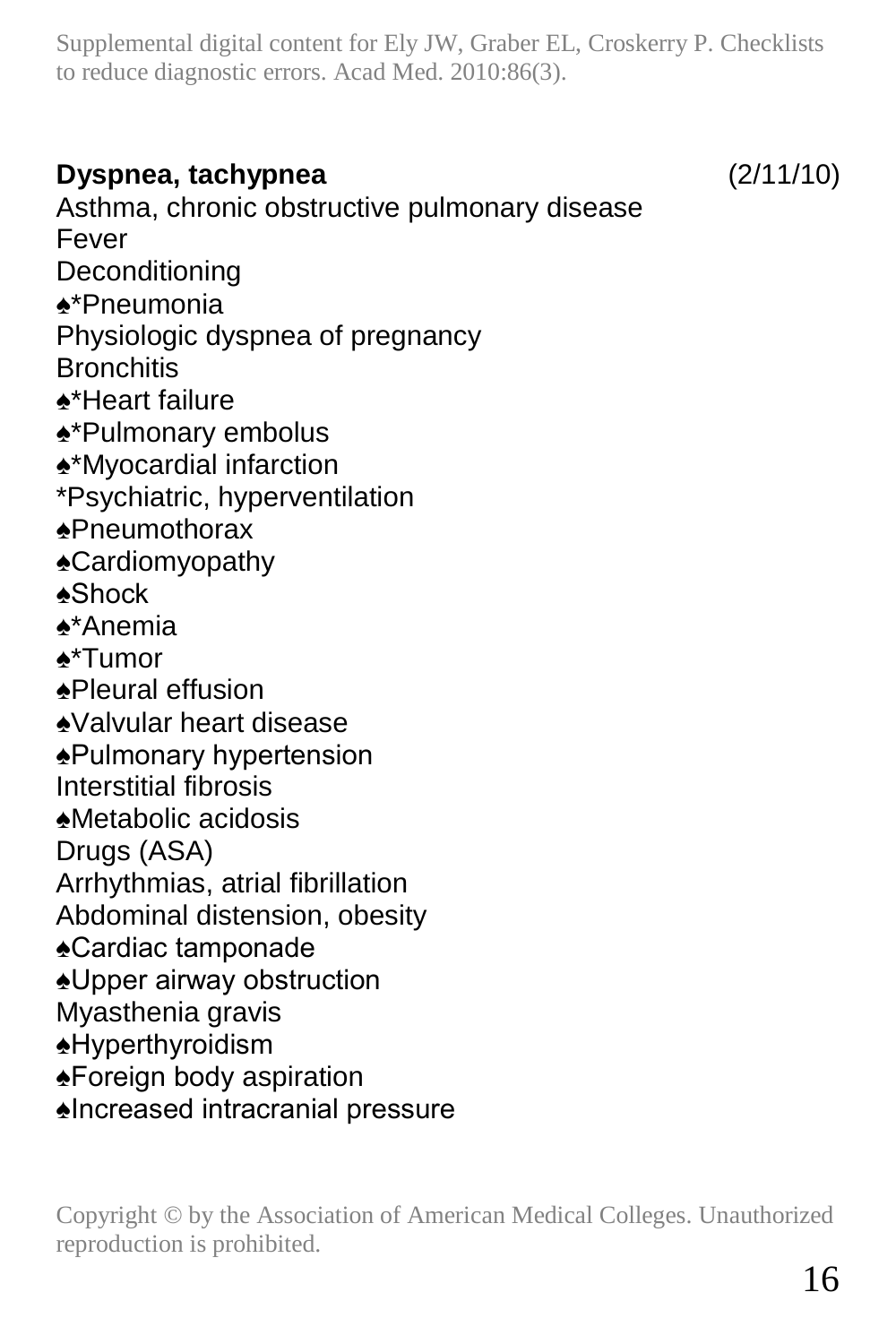#### **Ear pain, otalgia** (6/23/10)

Acute otitis media, otitis media with effusion TMJ syndrome External otitis Cerumen Viral myringitis Dental causes **Pharyngitis** Barotrauma Foreign body Idiopathic Cervical adenopathy Cellulitis, chondritis, perichondritis ♠Acoustic neuroma ♠\*Myocardial infarction ♠Nasopharyngeal tumor ♠Temporal arteritis ♠Cholesteotoma **Sinusitis Carotidynia** Trauma ♠Mastoiditis Gastroesophageal reflux ♠Tumors (ear, nasopharyngeal) Bell's palsy Wegener's granulomatosis Cervical disc disease Ramsey Hunt syndrome Relapsing polychondritis ♠Malignant external otitis ♠Coronary disease ♠Thoracic aneurysm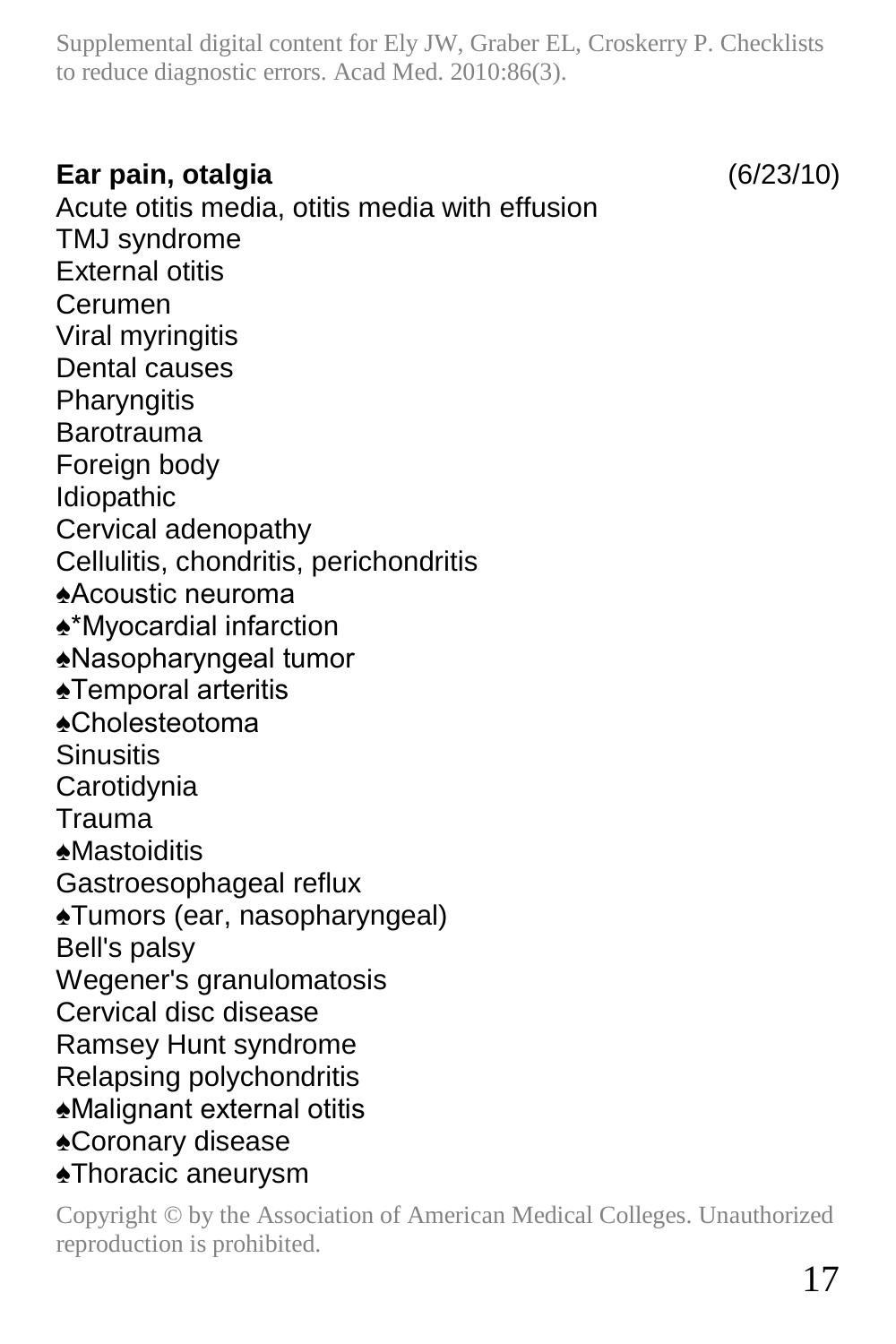♠\*Psychogenic (depression, anxiety) ♠Thyroid tumor Salivary gland disorder Neuralgias (trigeminal, glossopharyngeal) Eagle's syndrome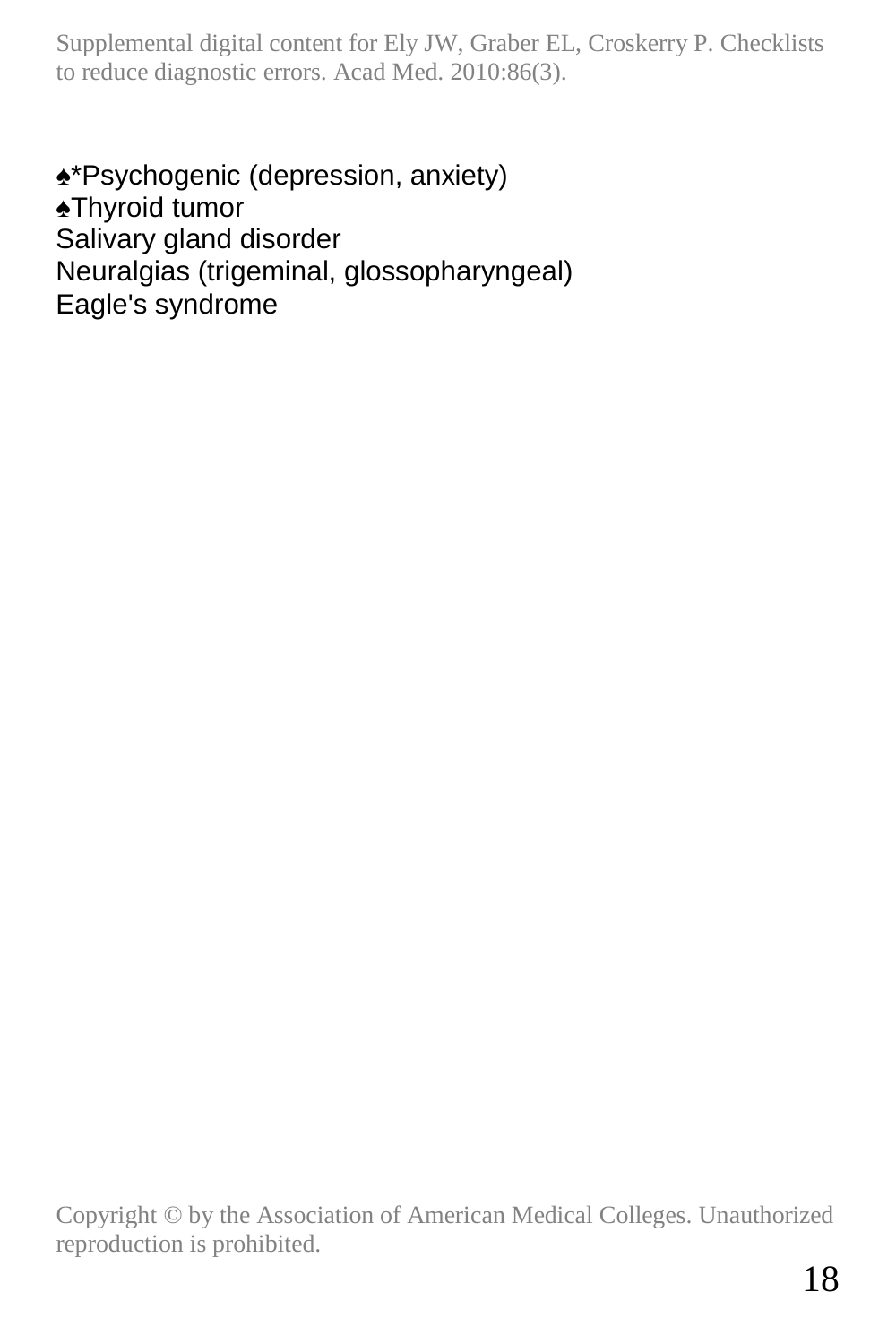# **Edema, leg** (1/20/10)

Venous insufficiency, dependency, garments Obstructive sleep apnea (resulting in pulmonary hypertension) \*Drugs (NSAIDS, Ca channel blockers, steroids) ♠Deep vein thrombosis ♠\*Heart failure Baker's cyst rupture Ruptured gastrocnemius Reflex sympathetic dystrophy ♠\*Pelvic Tumor Idiopathic Hypoalbuminemia Cirrhosis Lymphedema Renal failure, nephrotic syndrome ♠Myxedema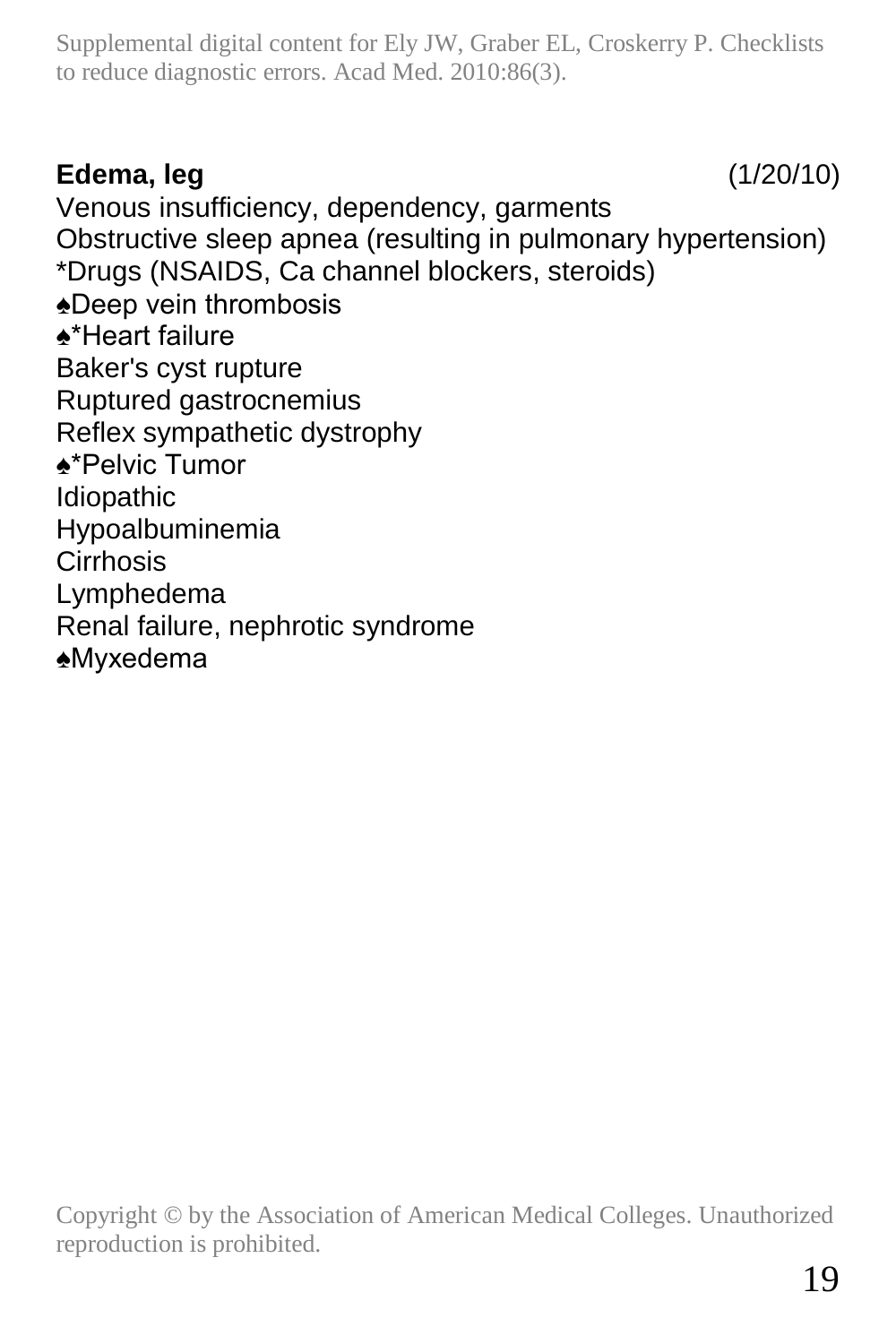## **Facial flushing** (6/1/10)

Emotional Menopause Alcohol Rosacea Drugs (calcium-channel blockers, nicotinic acid, others) Heat exposure Exercise ♠Fever Foods (spicy foods, cured meats, monosodium glutamate) ♠Carcinoid Cluster headache ♠Serotonin syndrome Dumping syndrome ♠Bronchogenic carcinoma ♠Medullary thyroid carcinoma Systemic mastocytosis ♠Pheochromocytoma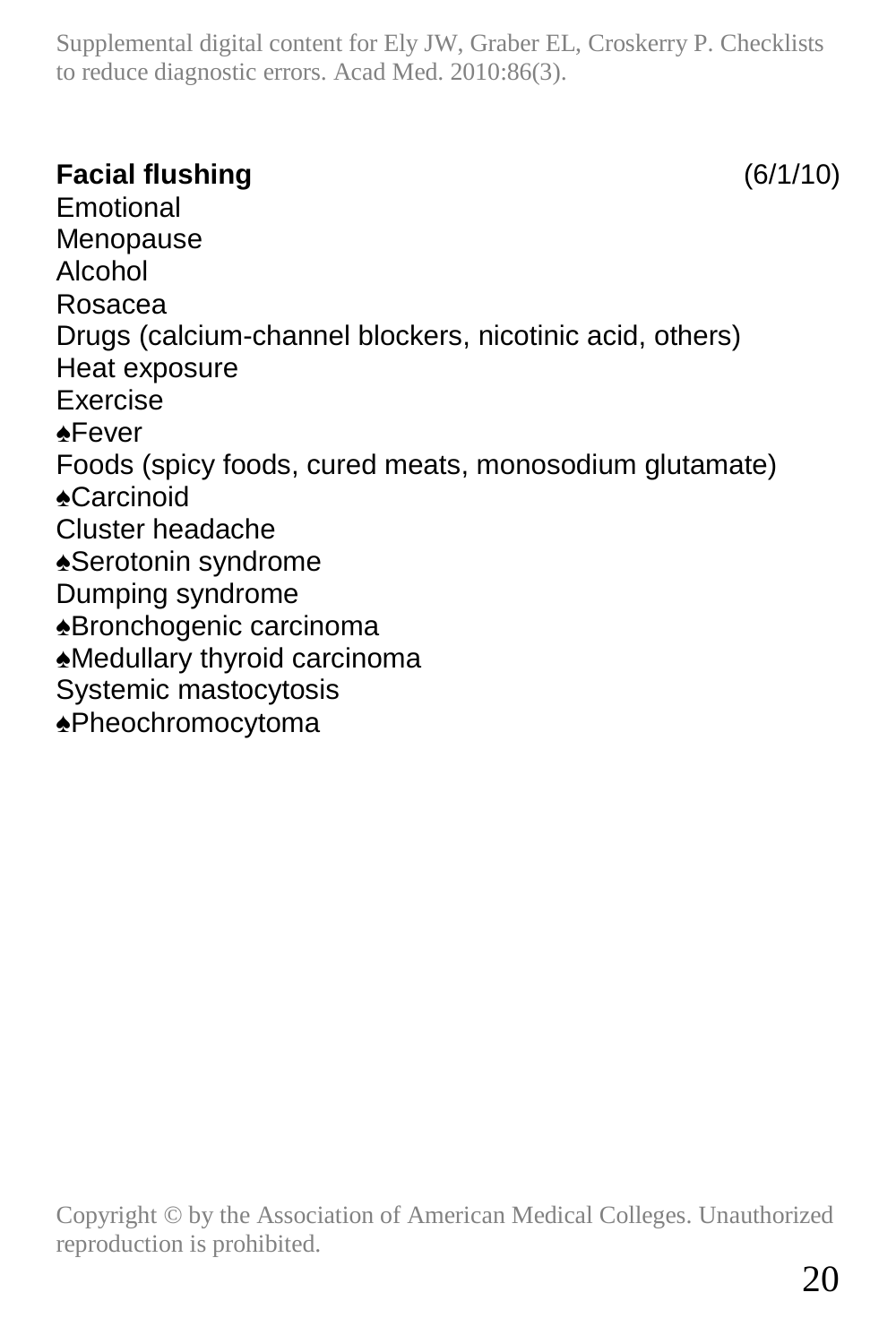### **Facial pain** (6/1/10)

**Sinusitis** Dental pain TMJ syndrome Trigeminal neuralgia Herpes zoster Salivary gland disorders Migraine ♠Coronary disease ♠Aortic aneurysm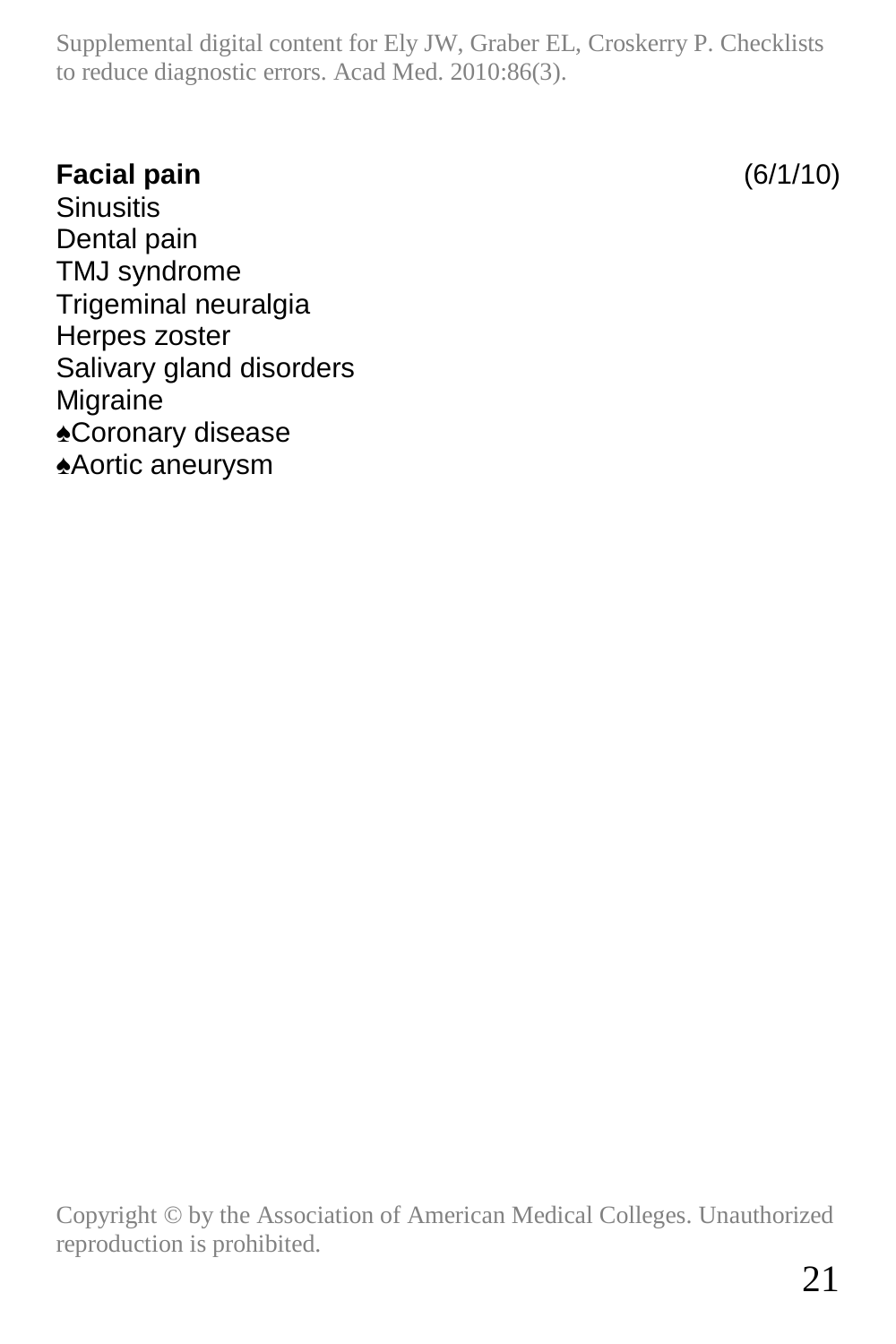## **Fever (acute, uncertain source)** (6/29/10)

♠Infections (pulmonary, gastrointestinal, urinary, sinusitis, skin, meningitis, bone, infectious mononucleosis, occult abscess)

- ♠Polymyalgia rheumatica
- ♠\*Malignancy, tumor lysis syndrome
- ♠\*Myocardial infarction
- ♠\*Pulmonary embolus, deep vein thrombosis
- Surgical site inflammation (seroma, hematoma)
- ♠Transfusion reaction
- ♠Stroke, subarachnoid hemorrhage, intracranial hemorrhage
- ♠Serotonin syndrome
- ♠Necrotizing fasciitis
- Gout
- ♠Bowel ischemia, infarction
- ♠Hyperthyroidism
- Connective tissue disorder
- **Pancreatitis**
- ♠Endocarditis
- Drugs (antibiotics, heparin, phenytoin)
- Drug withdrawal (alcohol, opiates, barbituates,
	- benzodiazepines)
- ♠Malignant hyperthermia
- ♠Neuroleptic malignant syndrome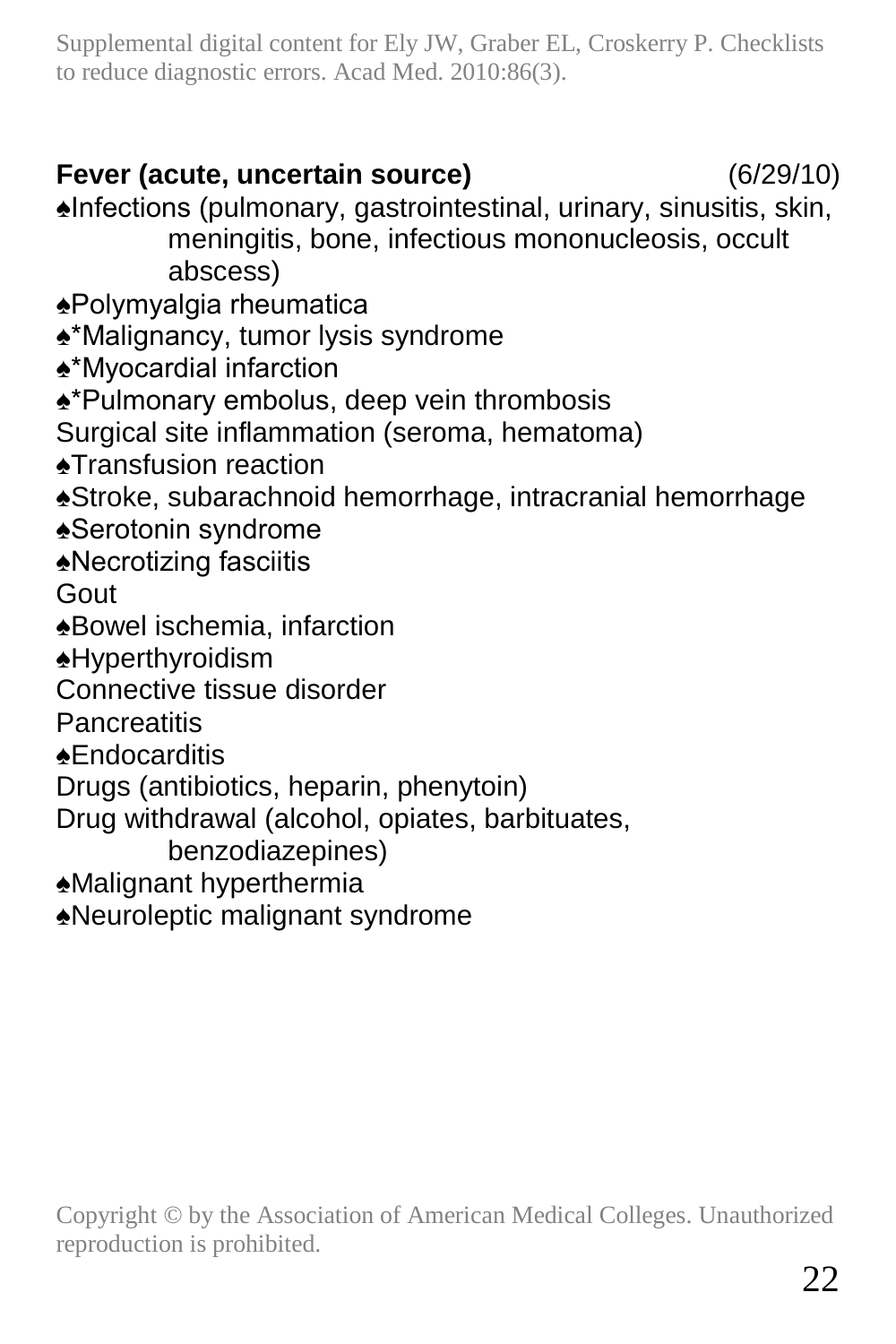#### **Flank pain** (1/20/10)

Musculoskeletal ♠Kidney stone ♠Pyelonephritis ♠Diverticulitis Herpes zoster ♠\*Pneumonia Influenza ♠Ruptured aneurysm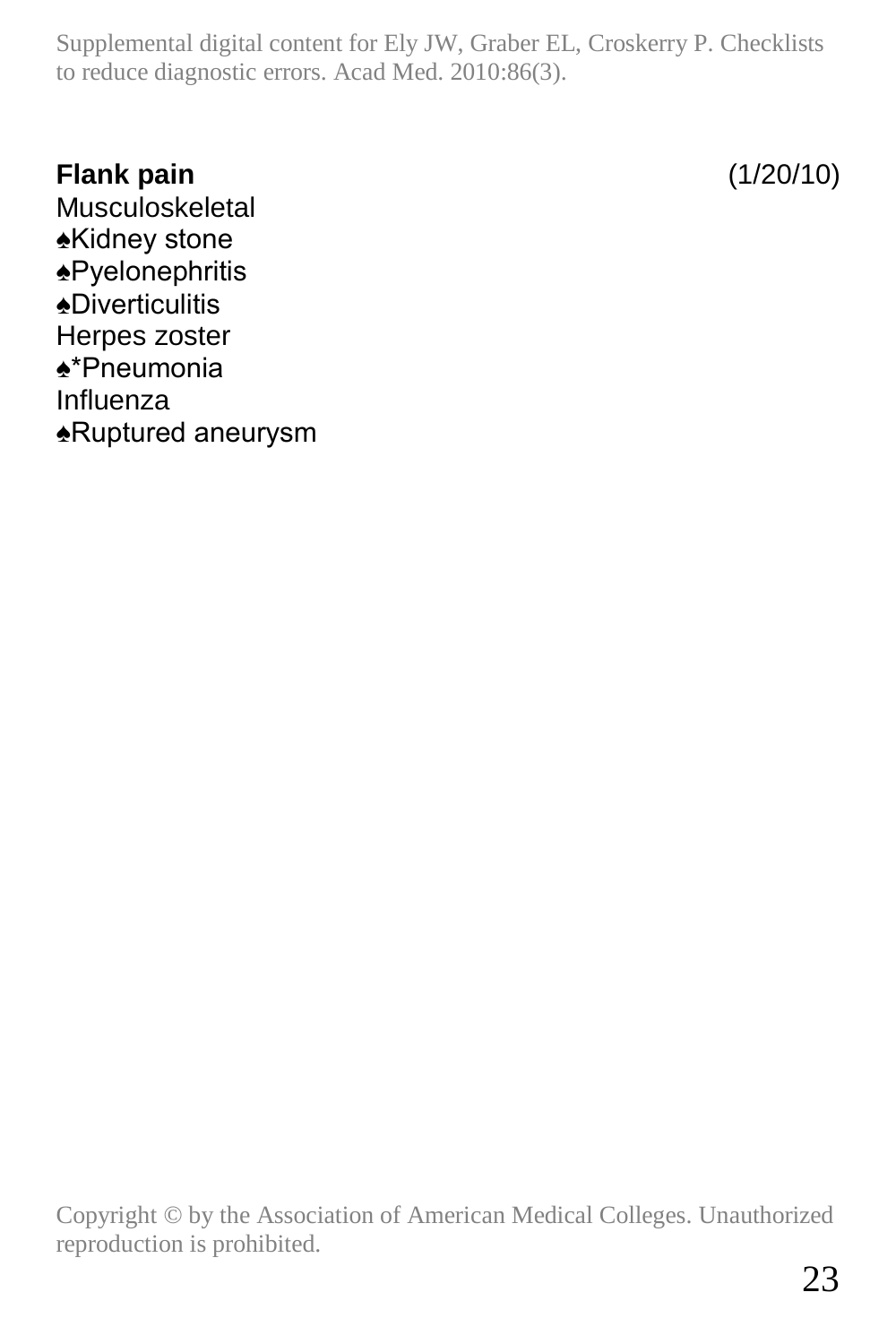#### **Genital skin lesion, genital ulcer** (6/1/10)

Herpes simplex Behcet's disease ♠Cancer ♠Syphilis Chancroid Lymphogranuloma venereum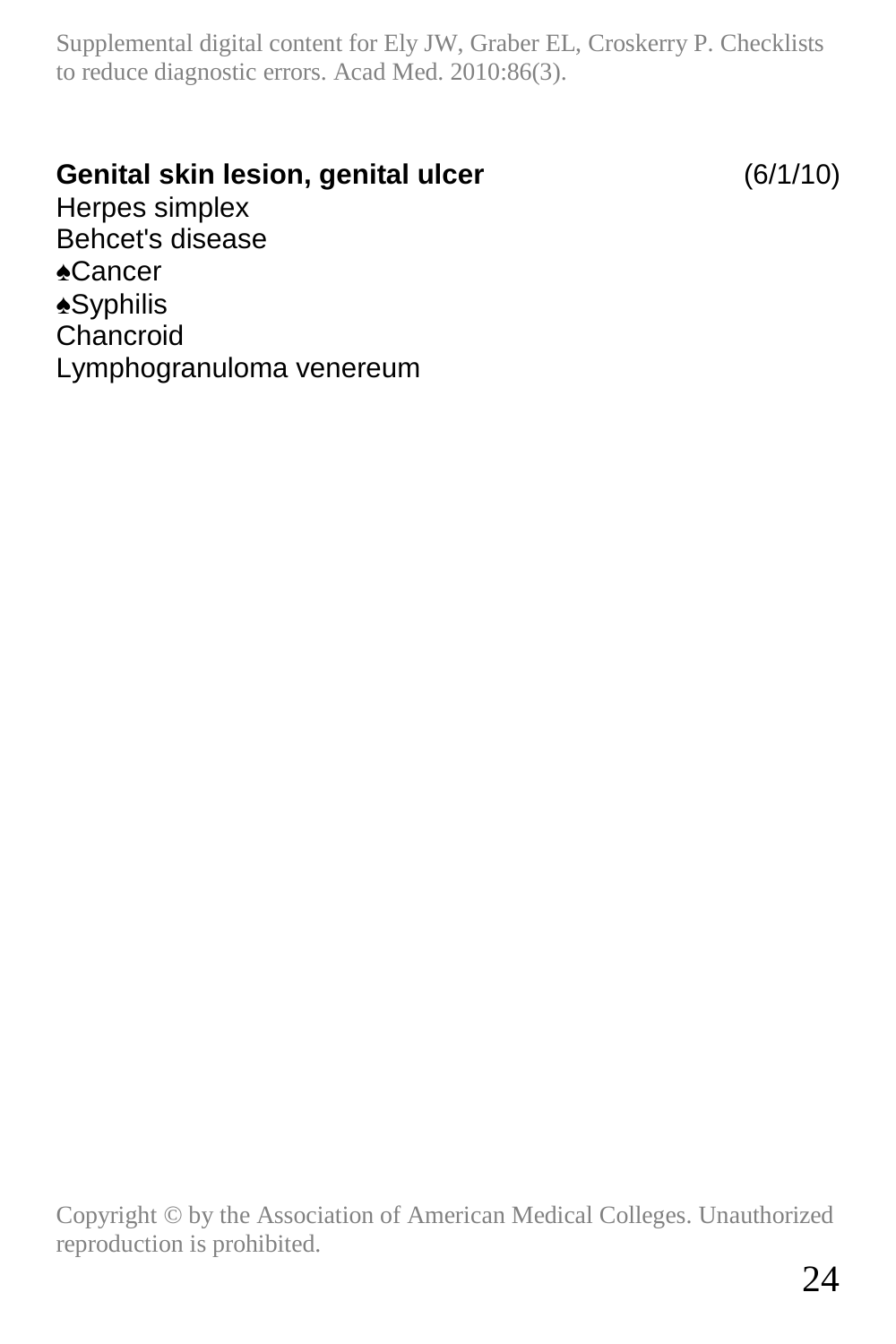# **Headache** (4/10/10)

Daily withdrawal headaches Migraine Tension type headache Caffeine withdrawal \*Drug adverse effect **Sinusitis** Viral syndrome, febrile illness Temporomandibular joint syndrome Cervical arthritis Spinal headache (post lumbar puncture) ♠Temporal arteritis ♠\*Subarachnoid hemorrhage ♠Carbon monoxide poisoning Toxic exposures Idiopathic thunderclap ♠Preeclampsia ♠Glaucoma ♠Meningitis/encephalitis/brain abscess ♠Cerebral aneurysm ♠Subdural hematoma Neuralgias (e.g., trigeminal neuralgia) Pseudotumor cerebri (intracranial hypertension) Cluster headache ♠HSV encephalitis ♠Brain tumor ♠Arterial dissections ♠Cerebral venous sinus thrombosis Spontaneous intracranial hypotension Pituitary apoplexy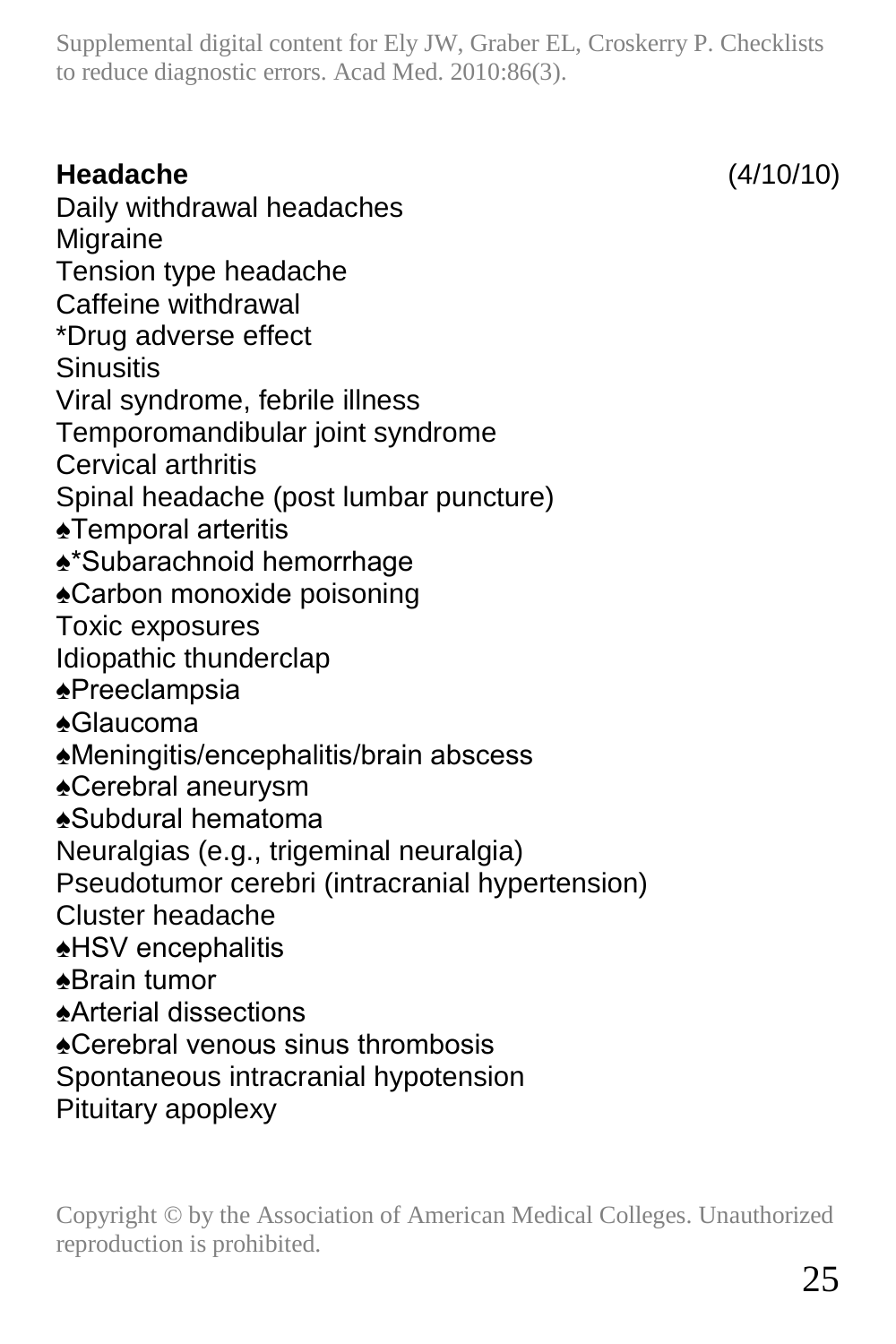# **Hearing loss (deafness)** (1/20/10)

Presbycusis Cerumen ♠Otitis media, otitis externa Noise exposure ♠Acoustic neuroma Meniere's disease **Otosclerosis** ♠Sudden sensorineural hearing loss ♠Drugs (aspirin, gentamicin, furosemide) ♠Stroke ♠Hereditary Trauma ♠Neoplasm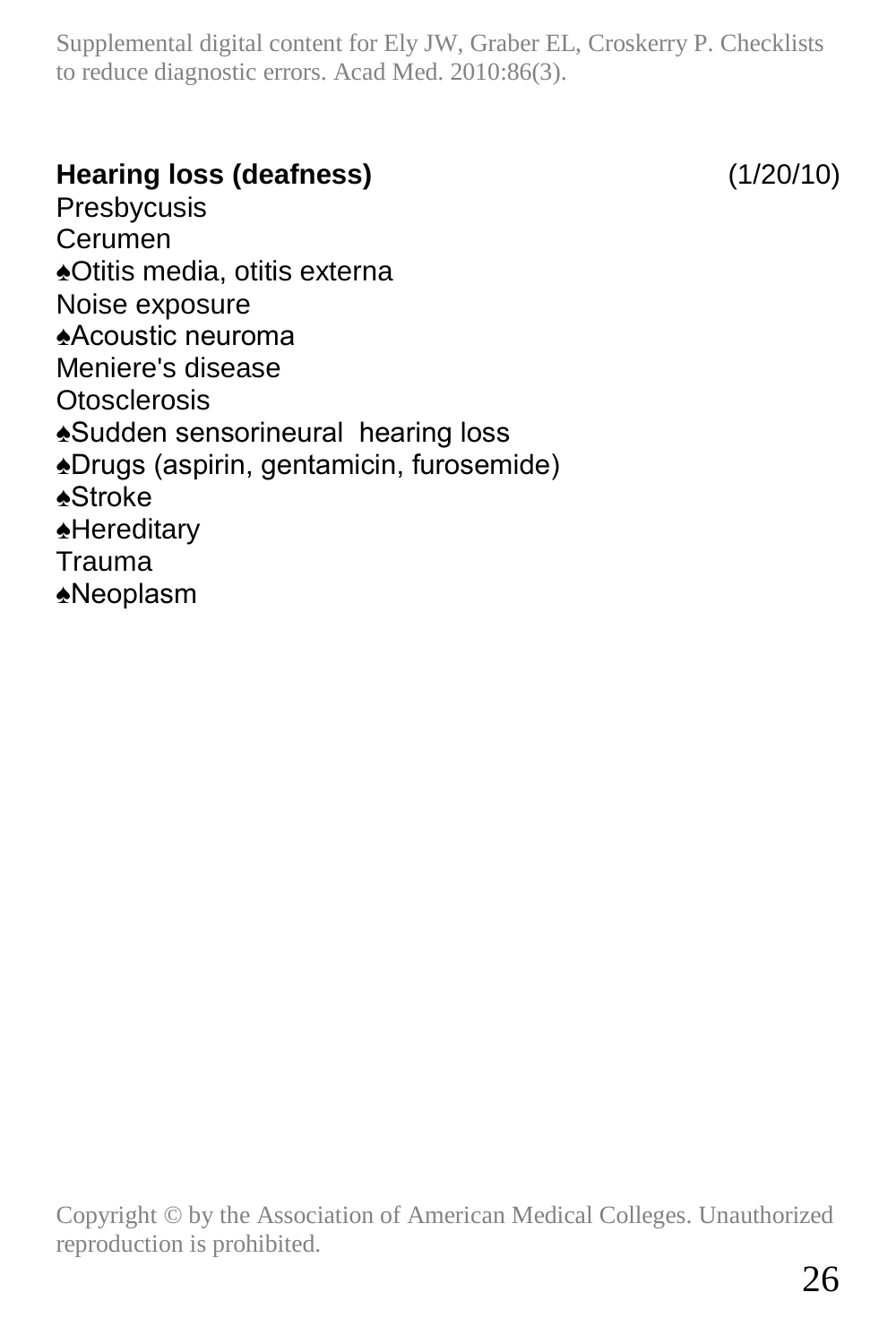# **Hematuria** (6/1/10)

Transient unexplained hematuria ♠Urinary tract infection Stones Menstruation (contaminated urine) Exercise Trauma Benign prostatic hypertrophy ♠Tumor **Prostatitis** Glomerular disease (IgA nephropathy, hereditary nephritis) Hypercalciuria Hyperuricosuria ♠Tuberculosis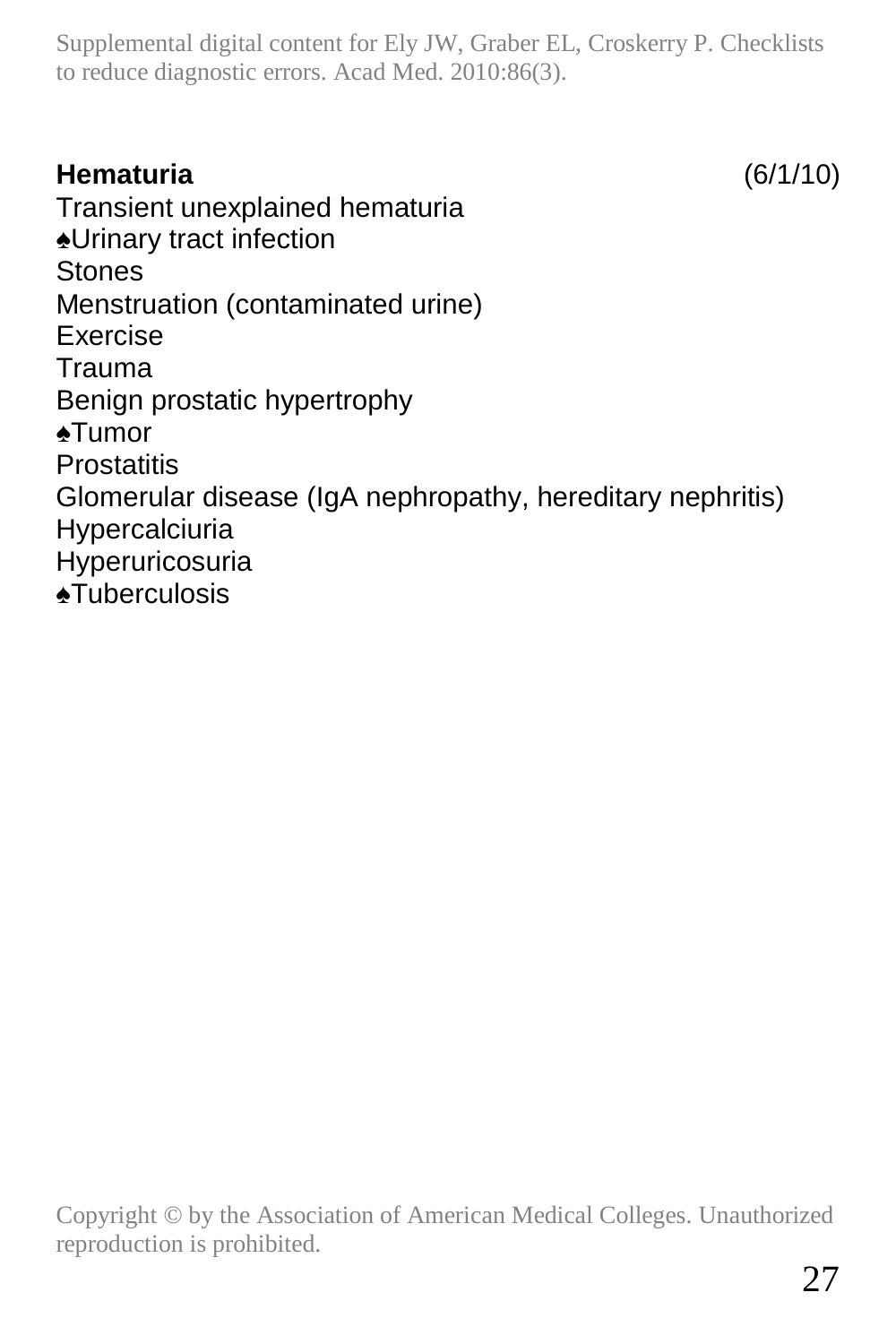# **Hypotension, shock** (2/11/10)

♠Hemorrhage (trauma, GI bleeding) Hypovolemia

- Vomiting, diarrhea
- ♠Pancreatitis
- \*Drugs (e.g., antihypertensives)
- ♠Cardiomyopathy
- ♠\*Myocardial infarction
- ♠Aortic stenosis
- ♠Arrhythmias
- ♠Peritonitis
- ♠Anaphylaxis
- ♠\*Pulmonary embolus
- ♠\*Ruptured aneurysm
- ♠\*Pneumothorax
- ♠\*Sepsis
- ♠Aortic stenosis
- ♠Hypertrophic cardiomyopathy
- ♠Hypothyroidism
- ♠Cardiac tamponade
- ♠Addison's disease/Adrenal insufficiency/ hemorrhage
- ♠Atrial myxoma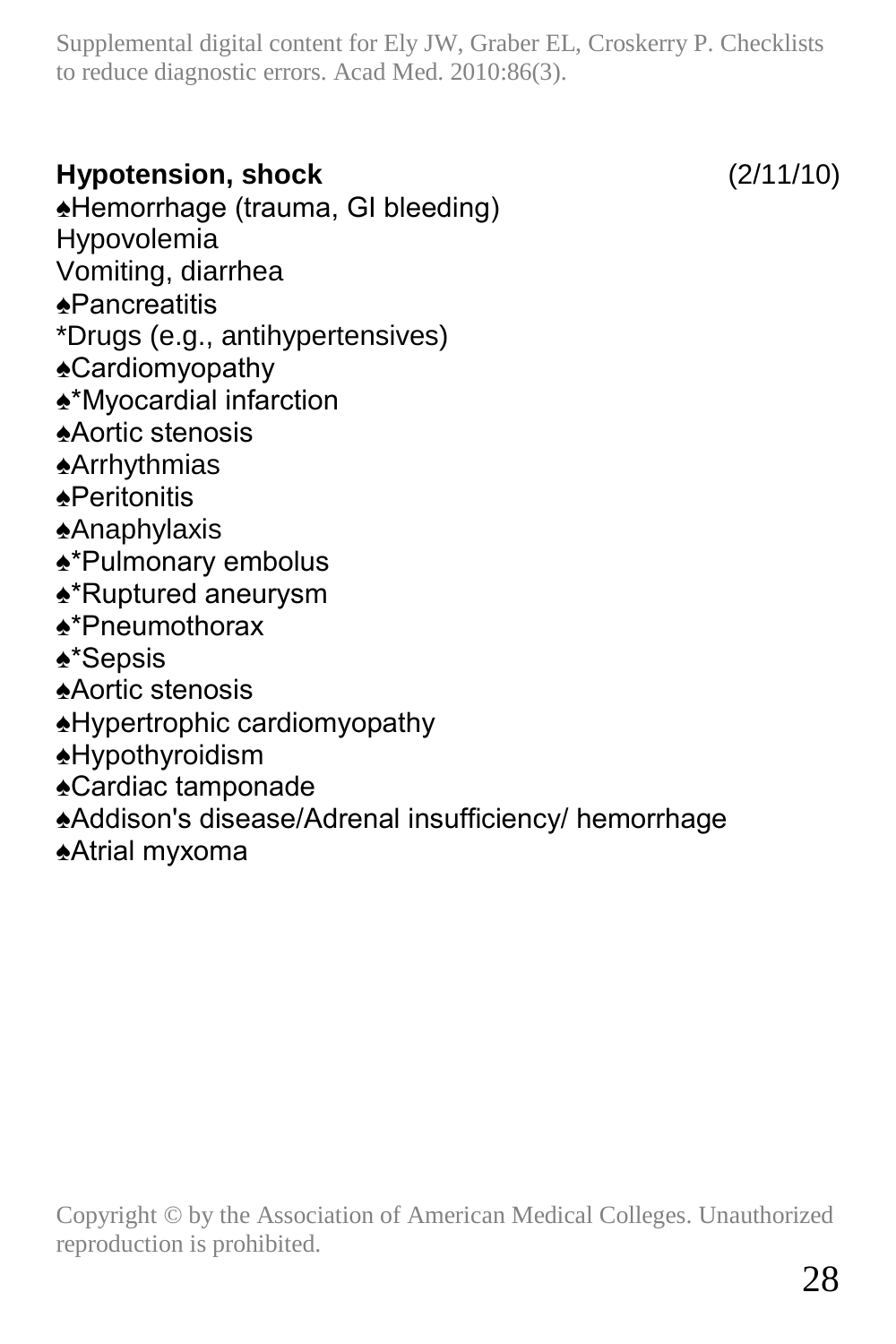**Leg pain, bone pain, extremity pain** (2/11/10) **Arthritis** ♠\*Fracture, trauma ♠Gout Varicose veins ♠Cellulitis ♠Deep vein thrombosis Lumbar disc disease Neuropathy (e.g., diabetic) Ruptured Baker's cyst Ruptured plantaris muscle Vitamin D deficiency ♠Compartment syndrome ♠Rhabdomyolysis Shin splints RSD, complex regional pain syndrome ♠Osteomyelitis ♠Arterial occlusion Gastrocnemius tear ♠Sickle cell crisis ♠Leukemia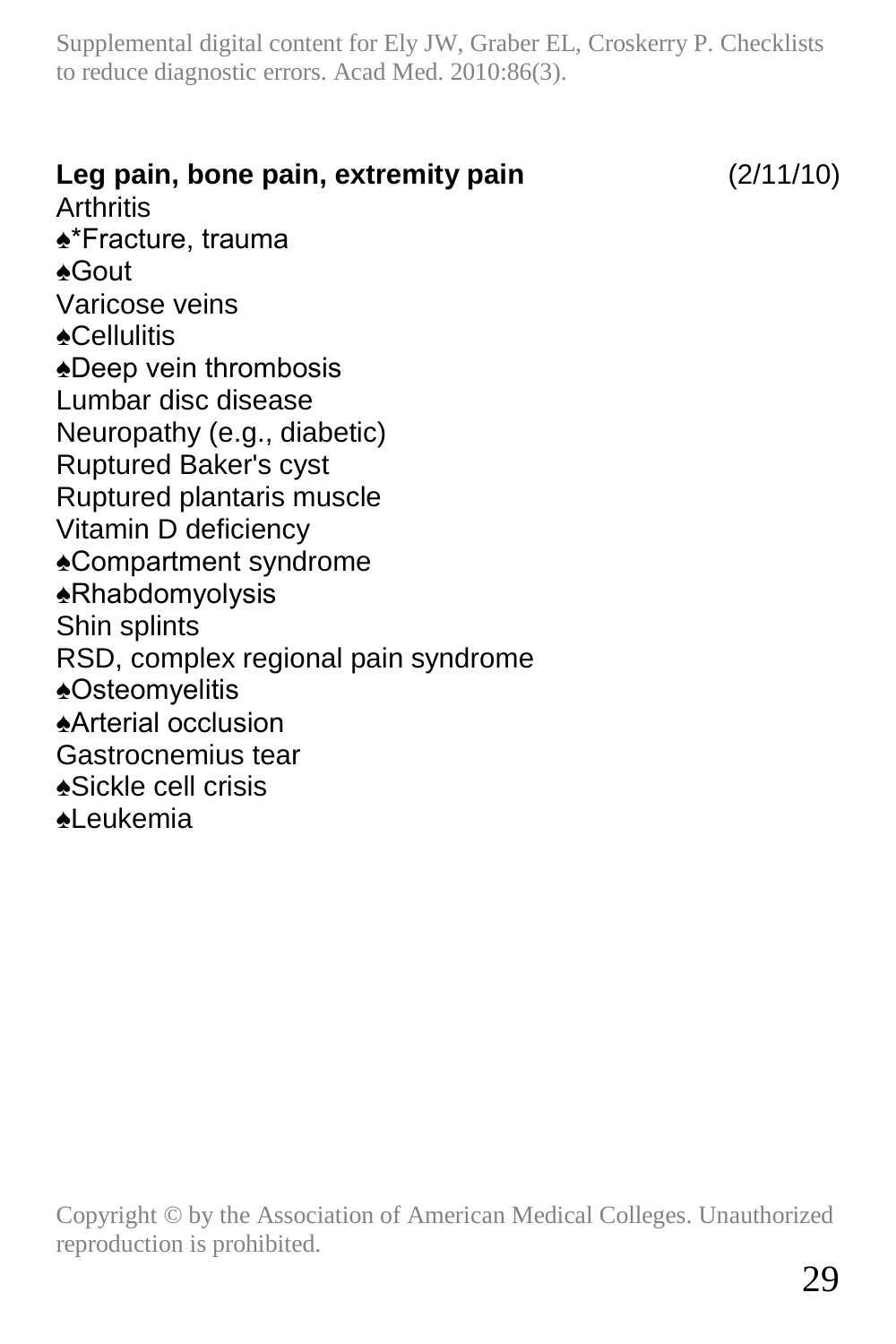## **Limp in child** (6/1/10)

Transient synovitis ♠Fractures (toddlers, stress, foot, abuse) Soft tissue trauma Osgood-Schlatter's disease ♠Slipped capital femoral epiphysis Legg-Perthes Osteochondritis dessicans ♠Hip dysplasia ♠Tumors Conversion disorder ♠Leukemia ♠Septic arthritis ♠Osteomyelitis ♠Diskitis Muscular dystrophy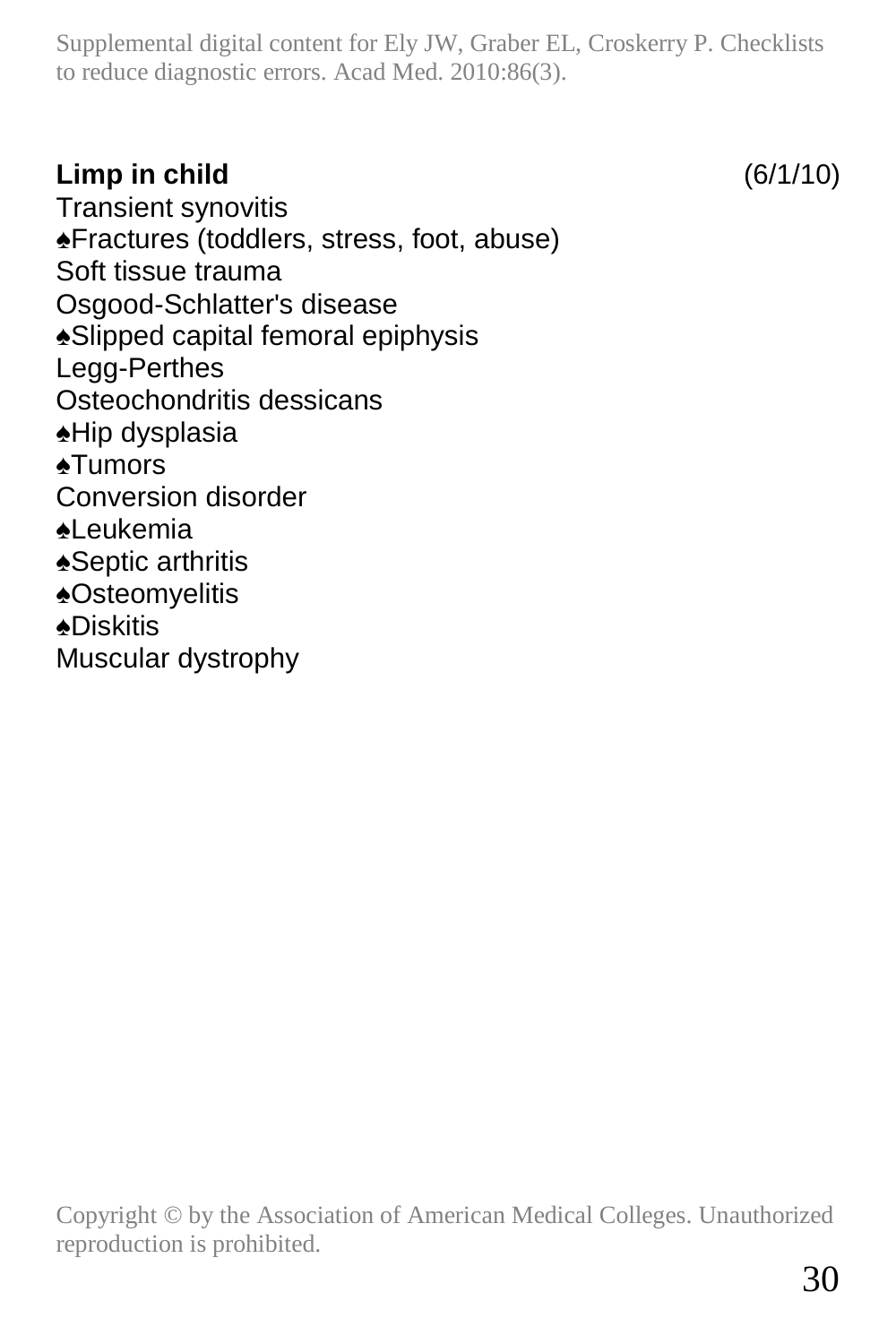# **Lymphadenopathy** (1/20/10)

Viral syndrome Infectious mononucleosis Cat scratch disease ♠Malignancy (lymphoma, leukemia, metastases) ♠HIV ♠\*Tuberculosis, atypical mycobacteria ♠Tularemia Lupus ♠Fungal infection (histoplasmosis, coccidiomycosis, cryptococcis) Medications (phenytoin, serum sickness) ♠Brucellosis ♠Leptospirosis ♠Syphilis ♠Lyme disease Sacoidosis Amyloidosis Rubella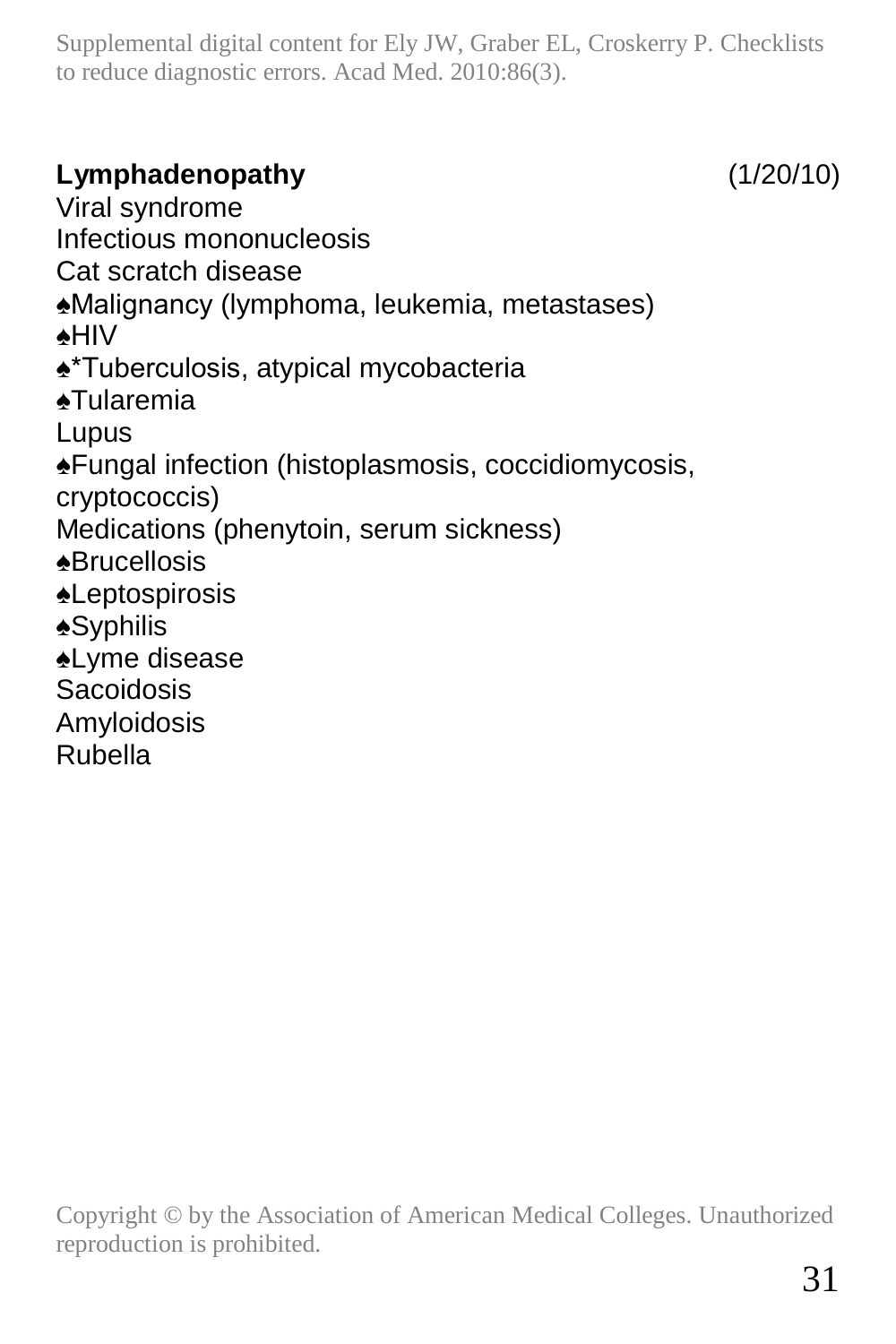# **Mental status, acute change (coma, lethargy)** (1/20/10) ♠Delirium Alcohol Psychosis Drug overdose ♠Hypoglycemia ♠\*Intracranial hemorrhage Seizure (postictal) ♠Urinary Retention ♠Hypoxia ♠CO2 narcosis ♠\*Pneumonia ♠Head trauma ♠Sepsis ♠Meningitis, encephalitis ♠Electrolyte abnormality **Psychiatric** ♠\*Heart failure ♠Hypotension ♠Brain stem stroke ♠Disturbance of Ca, Mg, Na, K, P ♠Thyroid disease ♠Hypothermia ♠Liver failure ♠Renal failure ♠Brain tumor with herniation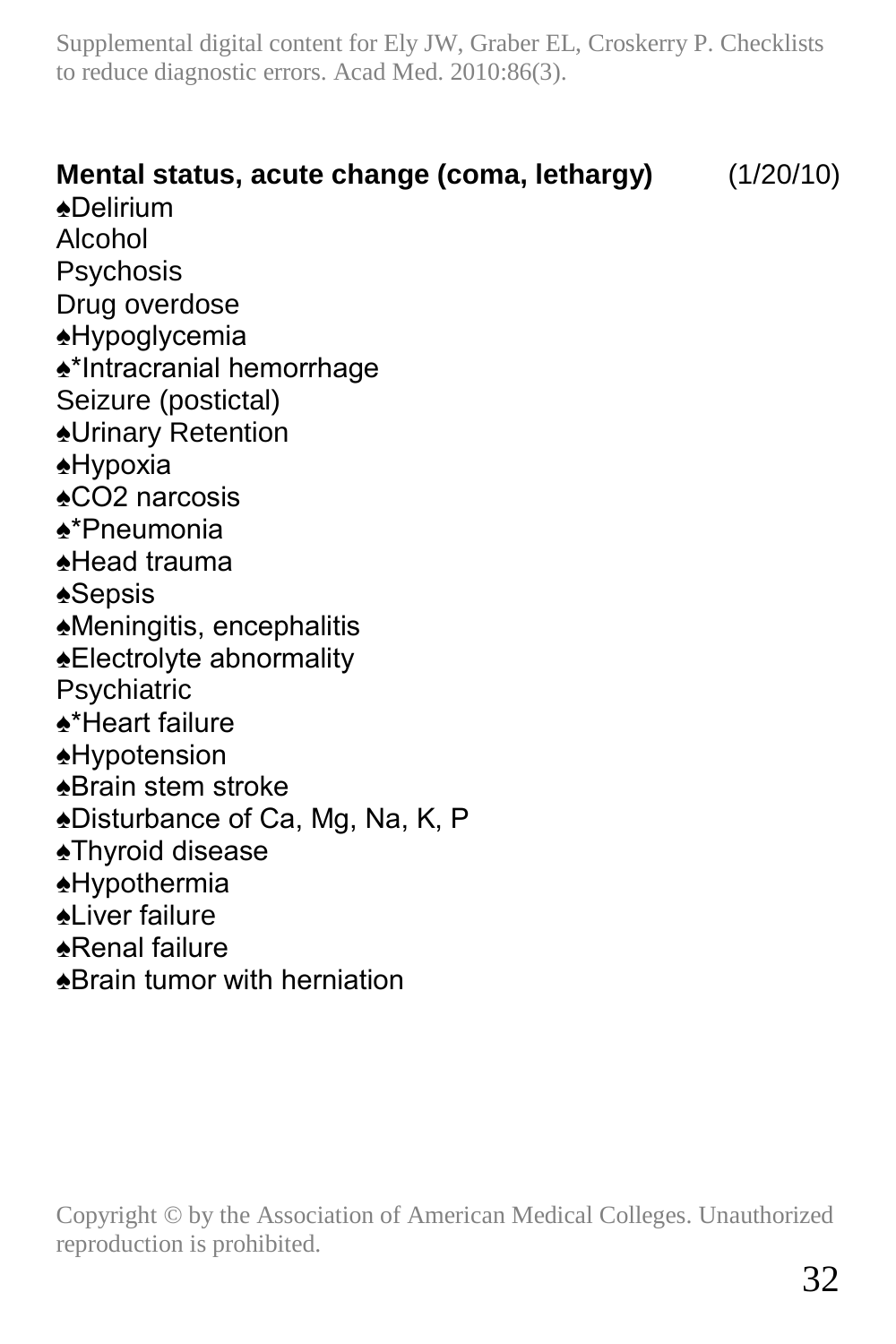#### **Muscle cramps** (1/20/10)

Idiopathic, ordinary, nocturnal Heat-induced (volume depletion, hyponatremia) \*Drug induced (nifedipine, beta blockers) Hemodialysis (volume and electrolyte shifts) Lower motor neuron (injury, ALS, compression) Writer's cramp Hypocalcemia Hypomagnesemia Respiratory alkalosis Hypokalemia Thyroid disease

McArdle's disease (glycogen storage disease)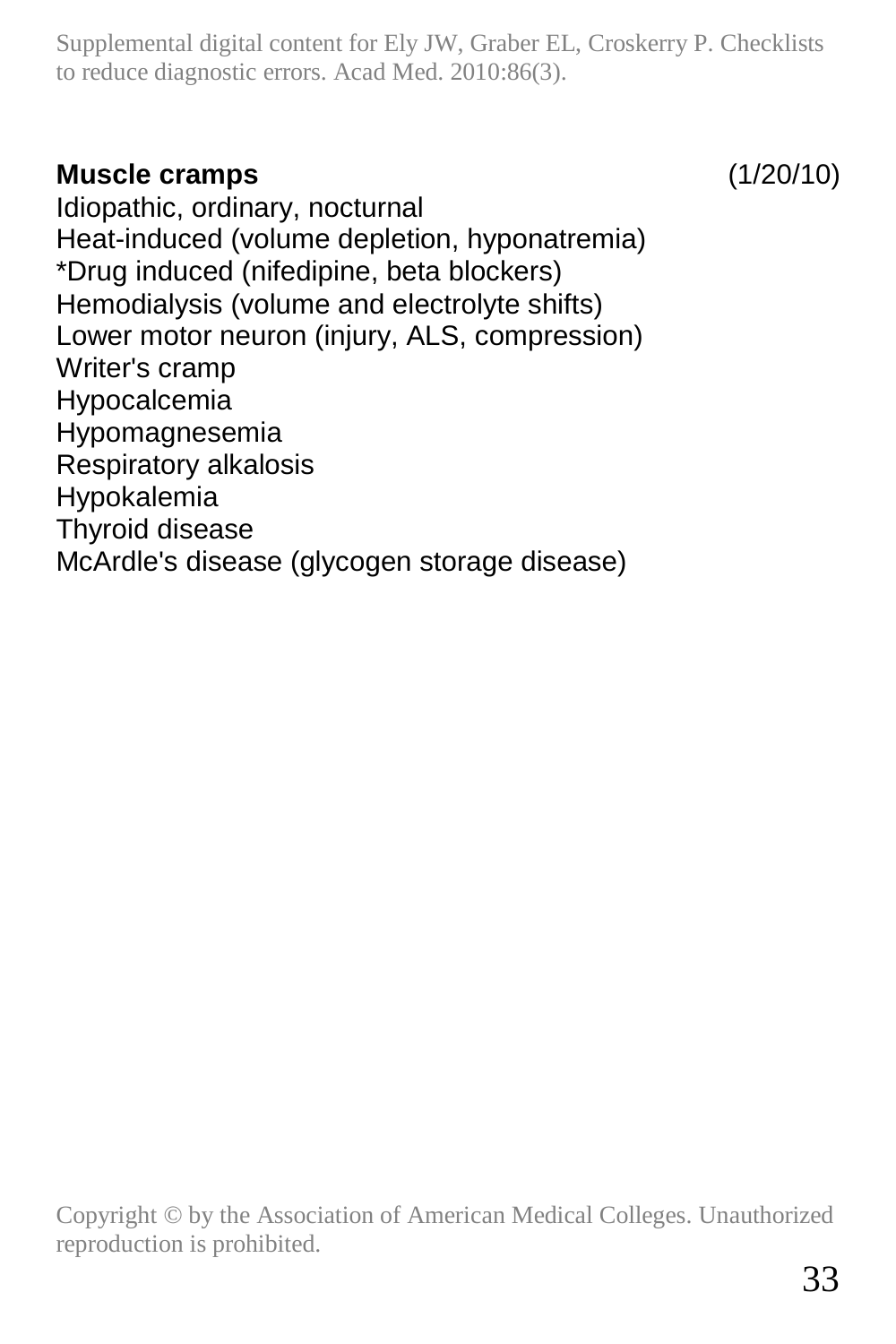# **Myalgias, arthralgias (generalized)** (6/22/10) Influenza Viral syndrome, infections Fibromyalgia ♠\*Statins Vitamin D deficiency ♠Hypothyroidism ♠Polymyalgia rheumatica ♠Rhabdomyolysis Polymyositis, dermatomyositis \*Psychiatric ♠Lyme disease ♠Hypophosphatemia Lupus, rheumatoid arthritis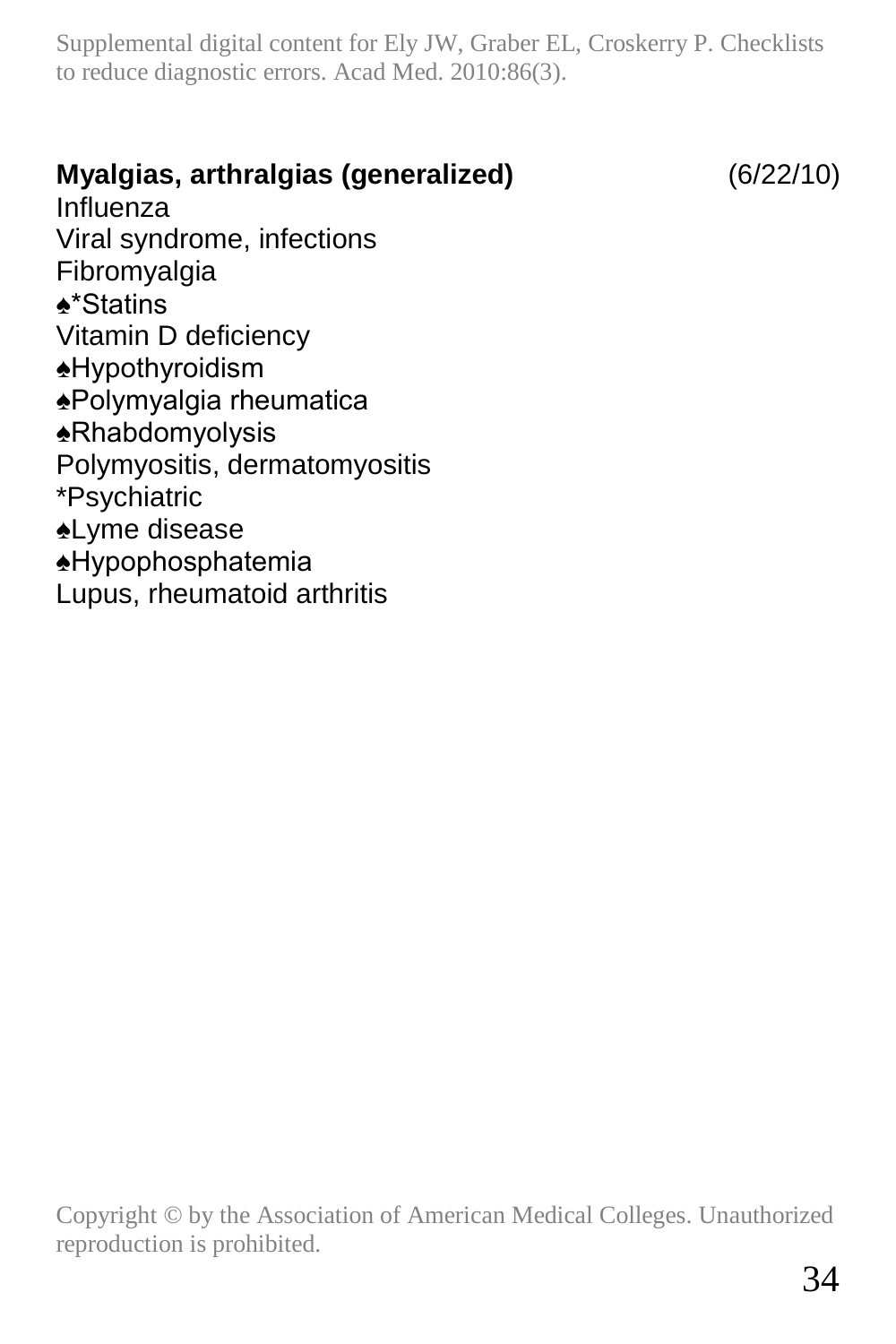#### **Nausea, vomiting** (1/20/10)

Gastroenteritis, gastritis Drugs (opioids, iron, chemo) Acute intermittent porphyria ♠Pregnancy **Migraine** ♠\*Appendicitis ♠Bowel obstruction Gastroparesis (diabetes) Eating disorder ♠Pyelonephritis Irritable bowel syndrome Peptic ulcer disease Psychogenic vomiting, anxiety, depression Pain (esp. visceral) Severe coughing ♠\*Pancreatic carcinoma ♠Cholecystitis ♠Brain tumor Pseudotumor cerebri ♠Pancreatitis ♠Hepatitis ♠\*Myocardial infarction Crohn's disease ♠Glaucoma Mesenteric ischemia ♠\*Intracranial hemorrhage ♠Intracranial abscess, meningitis Inner ear (e.g., labyrinthitis, Meniere's) ♠Uremia ♠\*Diabetic ketoacidosis Food poisoning ♠Thyroid disorders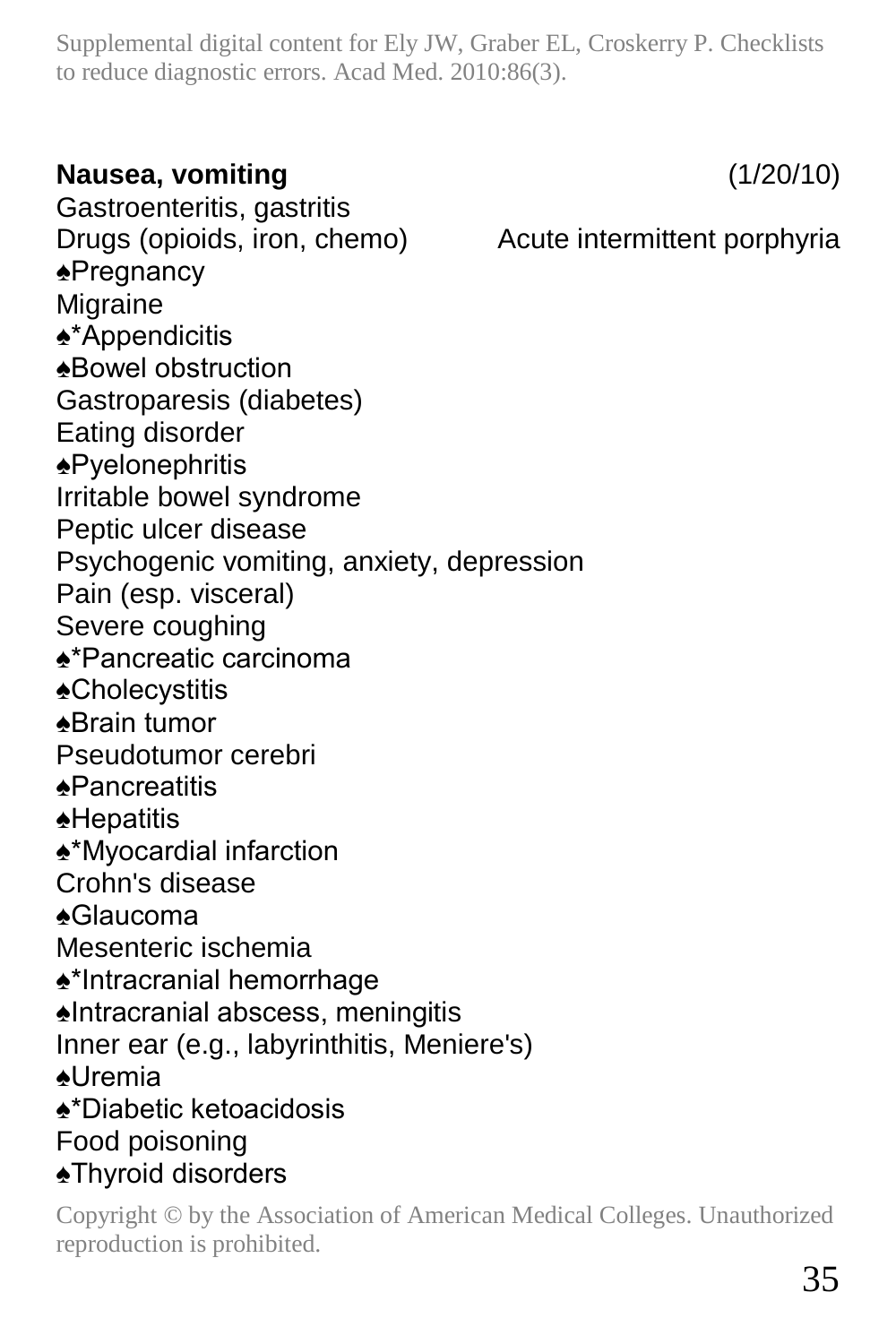♠\*Congestive heart failure Parathyroid disorders Cyclic vomiting syndrome ♠Addison's disease, adrenal insufficiency ♠Serotonin syndrome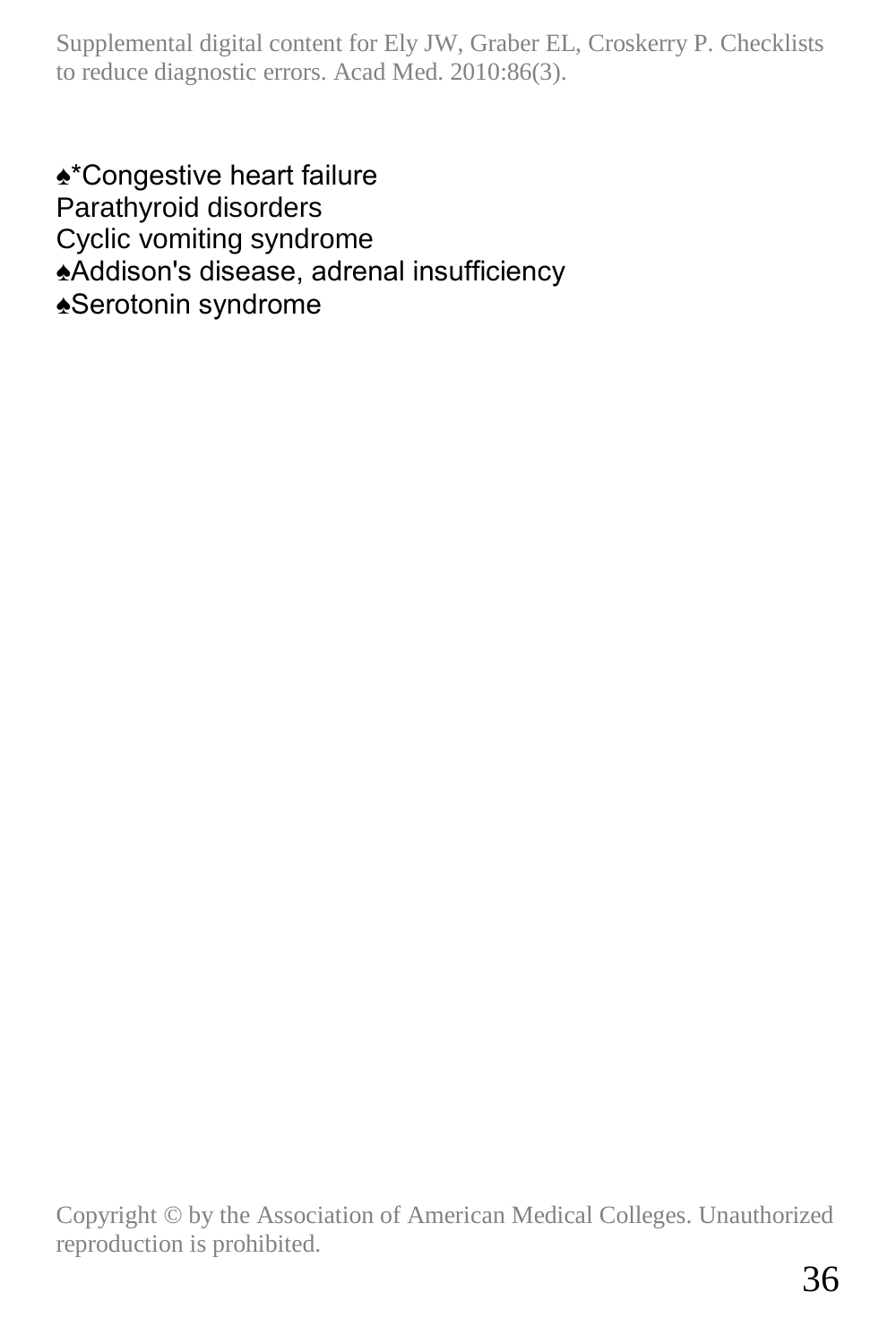#### **Numbness, sensory loss** (4/24/10)

Peripheral neuropathy, Diabetes Compression neuropathy Disk disease Carpal tunnel syndrome Meralgia paresthetica Herpes Zoster ♠\*Stroke Multiple sclerosis Alcoholism Drugs (vincristine, amiodarone, lithium, others) ♠ Brain or cord tumor Idiopathic Amyloidosis ♠HIV ♠Heavy metal poisoning (lead, mercury) Paraneoplastic syndrome ♠Hypocalcemia Chronic liver disease ♠Lyme disease ♠B12 deficiency, Vitamin B6 deficiency Porphyria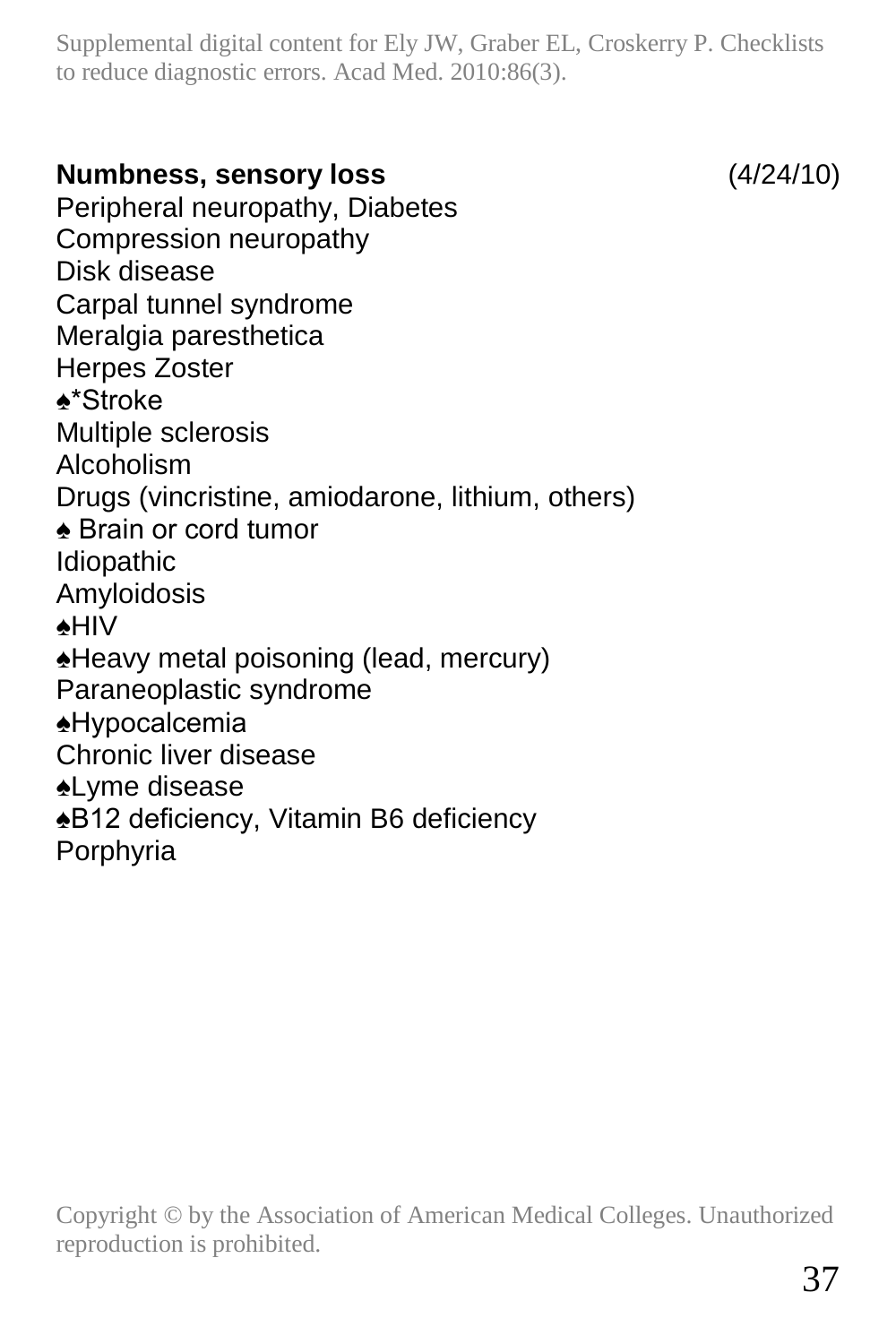**Pruritus** (6/17/10)

Dry skin Atopic dermatitis Contact dermatitis Urticaria Lichen simplex chronicus **Scabies** Diabetes Drugs (narcotics, allergic reaction, cholestasis) Pregnancy, third trimester Psychiatric (delusional parasitosis) Cholestasis Lichen planus Dermatitis herpetiformis Renal disease ♠HIV ♠Malignancy (Hodgkins lymphoma, polycythemia vera) ♠Thyroid disease Iron deficiency anemia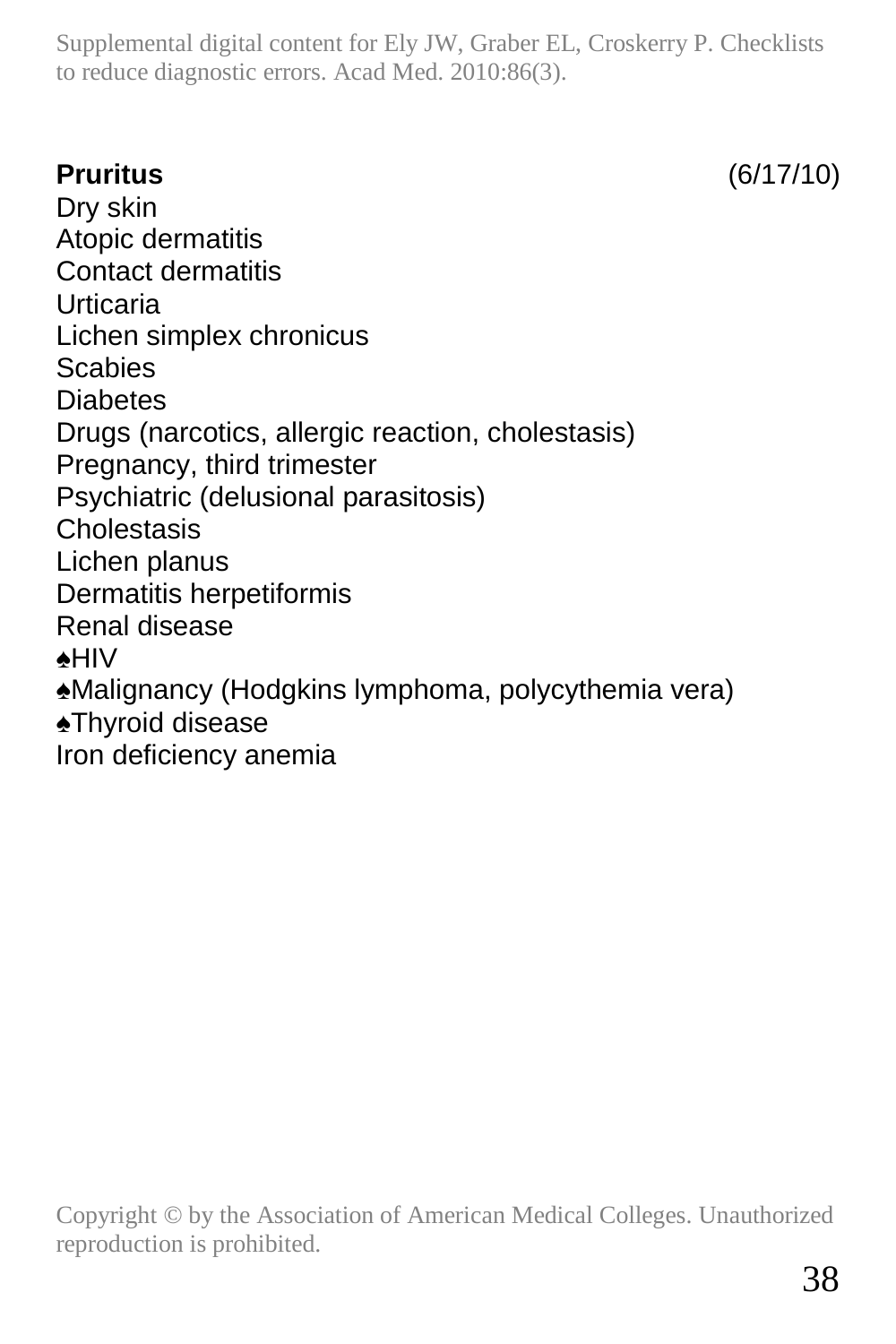#### **Rash, generalized** (7/23/10)

Eczema, atopic ♠\*Drug reaction ♠Toxic shock syndrome Contact dermatitis **Rubella** Insect bites Measles Viral exanthem **Exanthem**ARocky Mountain Spotted Fever Urticaria Poison ivy **Folliculitis** Seborrheic dermatitis Psoriasis Tinea corporis Guttate psoriasis Candida Keratosis pilaris Pityriasis rosea Lichen planus Roseola Scabies Numular eczema ♠Fifth Disease ♠Lyme disease Miliaria rubra (prickly heat) ♠Mycosis fungoides ♠Erythema multiforme Dermatitis herpetiformis Id reaction ♠Scarlet Fever ♠Stevens-Johnson syndrome ♠Kawasaki's disease Unilateral lateral thoracic syndrome Chicken pox (Varicella)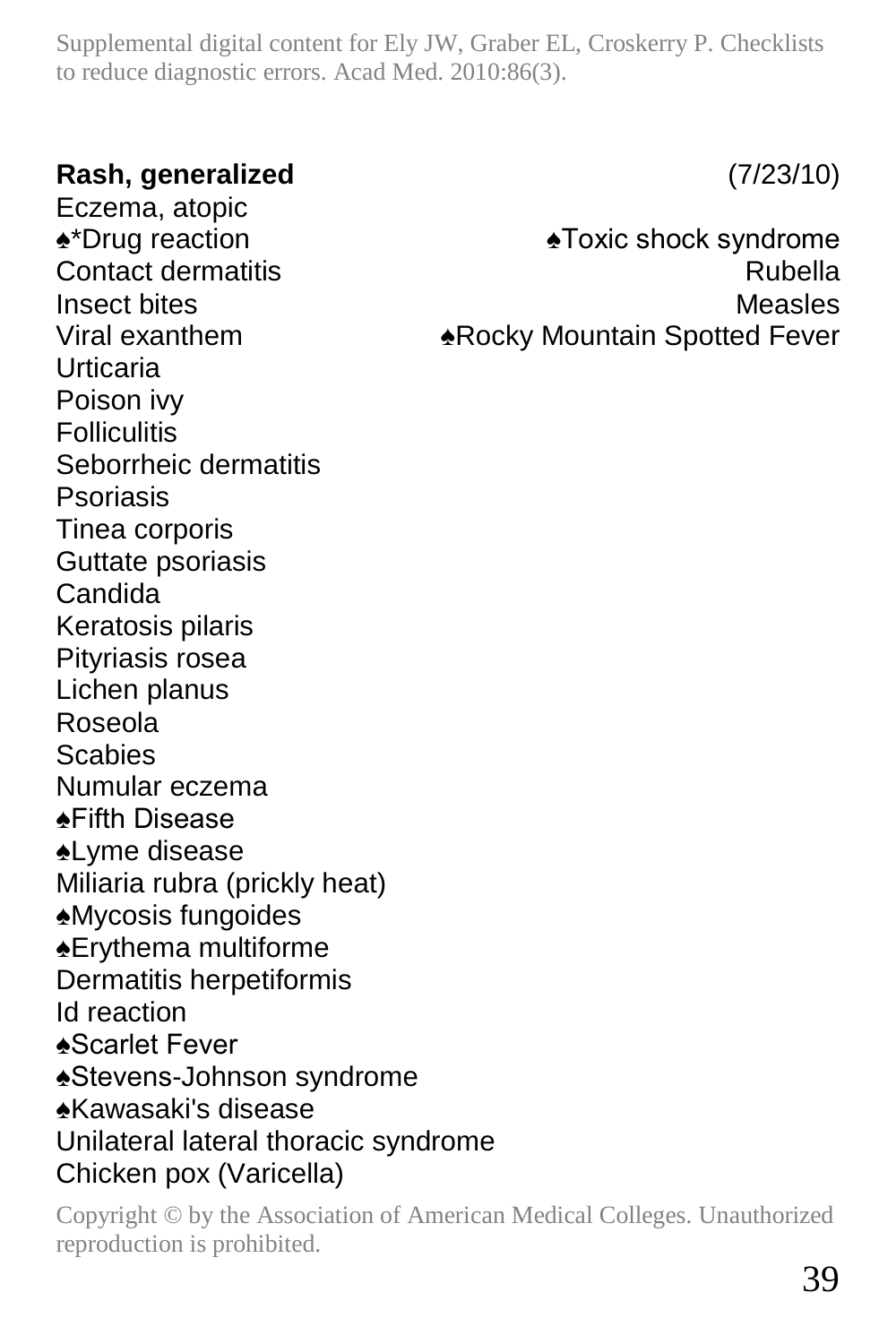HIV acute exanthem Lupus (subacute cutaneous) Sweet's syndrome ♠Secondary syphilis ♠Meningococcemia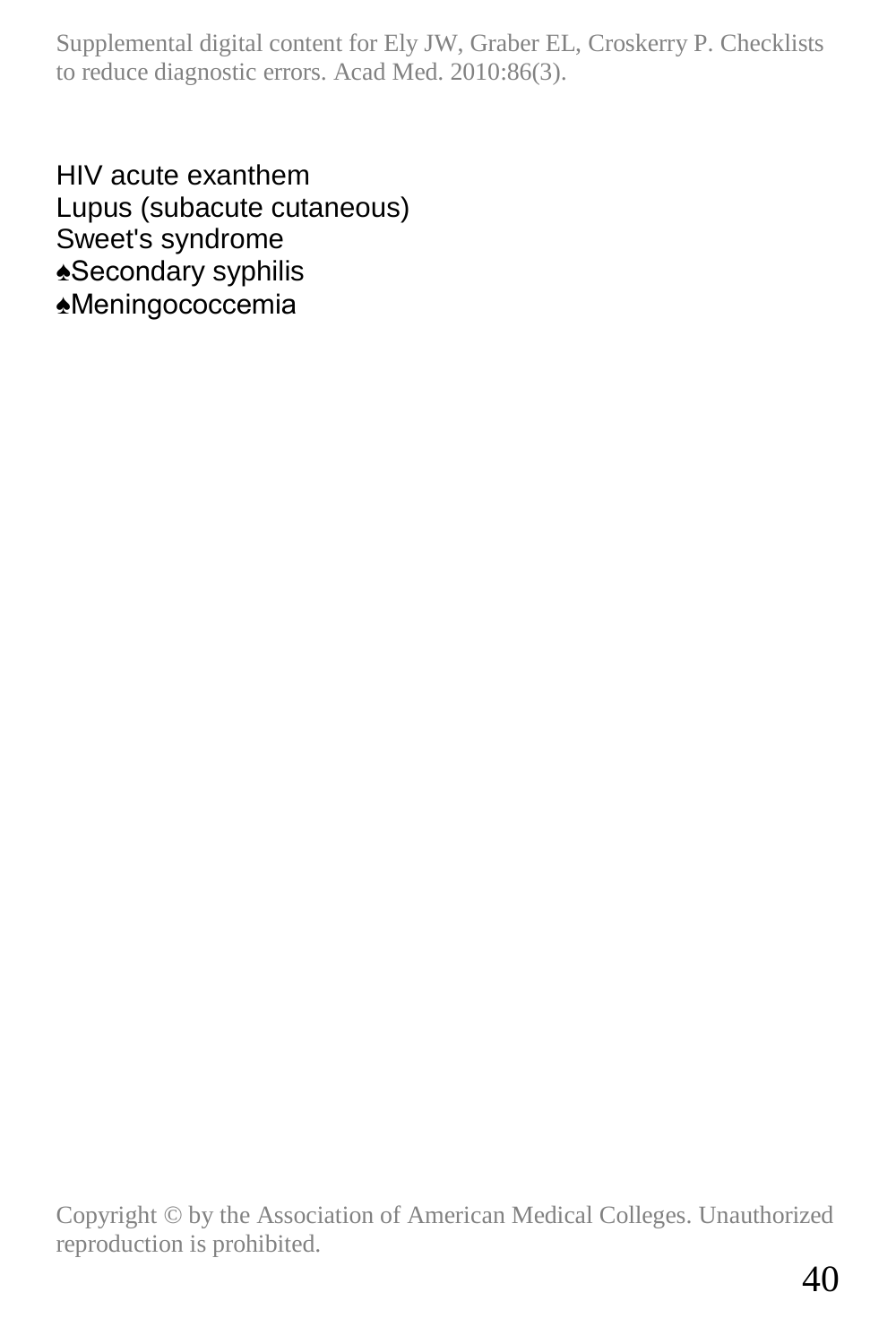**Red eye** (2/11/10)

Viral conjunctivitis Allergic conjunctivitis Stye (hordeolum) Chalazion **Blepharitis** Dry eye syndrome Subconjunctival hemorrhage Contact lens over wear ♠Episcleritis, scleritis ♠Foreign body Trauma ♠Bacterial conjunctivitis ♠Acute angle closure glaucoma ♠Iritis ♠Keratitis, bacterial, viral ♠Hyperthyroidism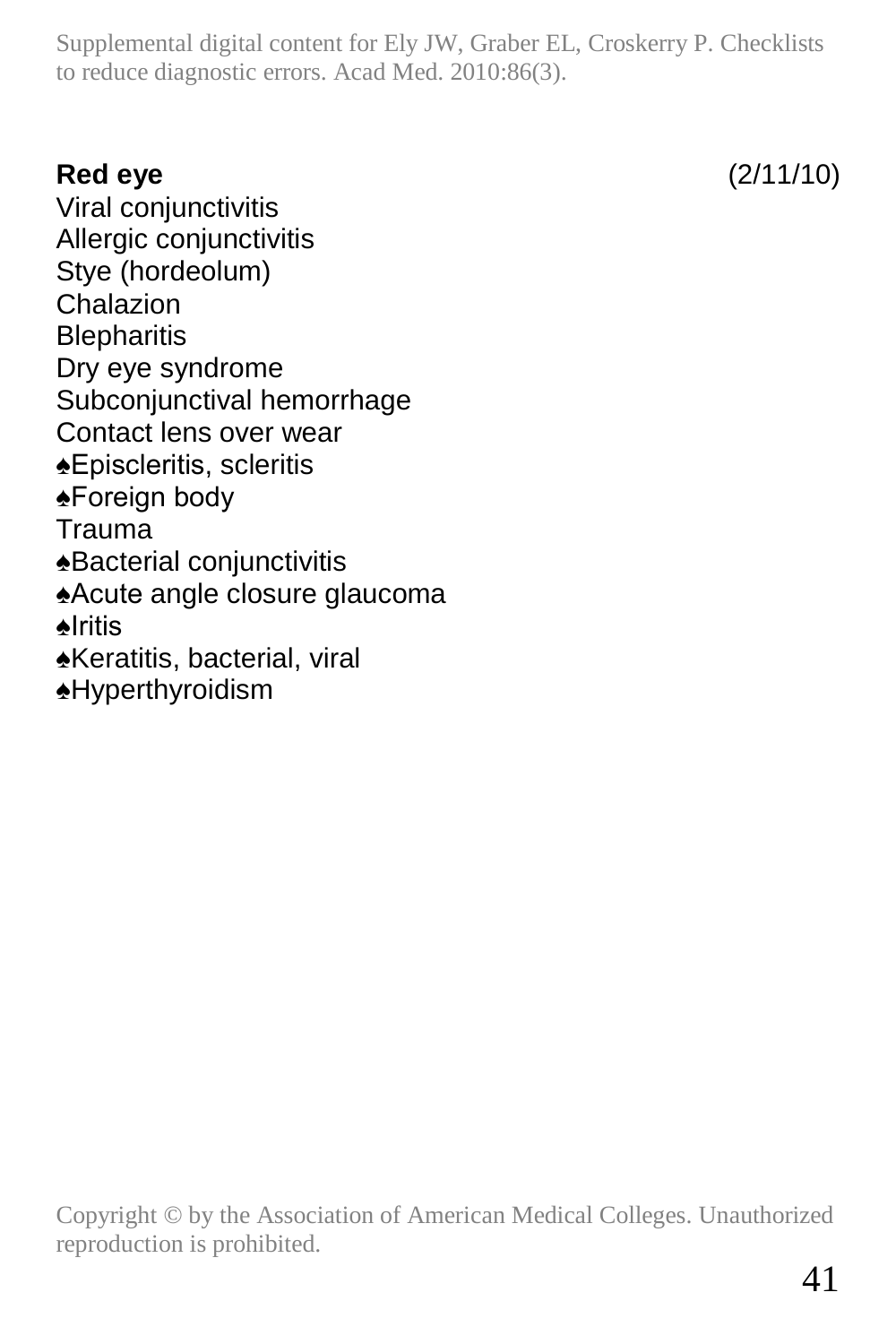## **Scrotal pain** (1/20/10)

Idiopathic orchialgia Inguinal hernia Ureteral stone Epididymitis, orchitis ♠Testicular torsion Torsion of appendix testis ♠Fornier's gangrene ♠Testicular cancer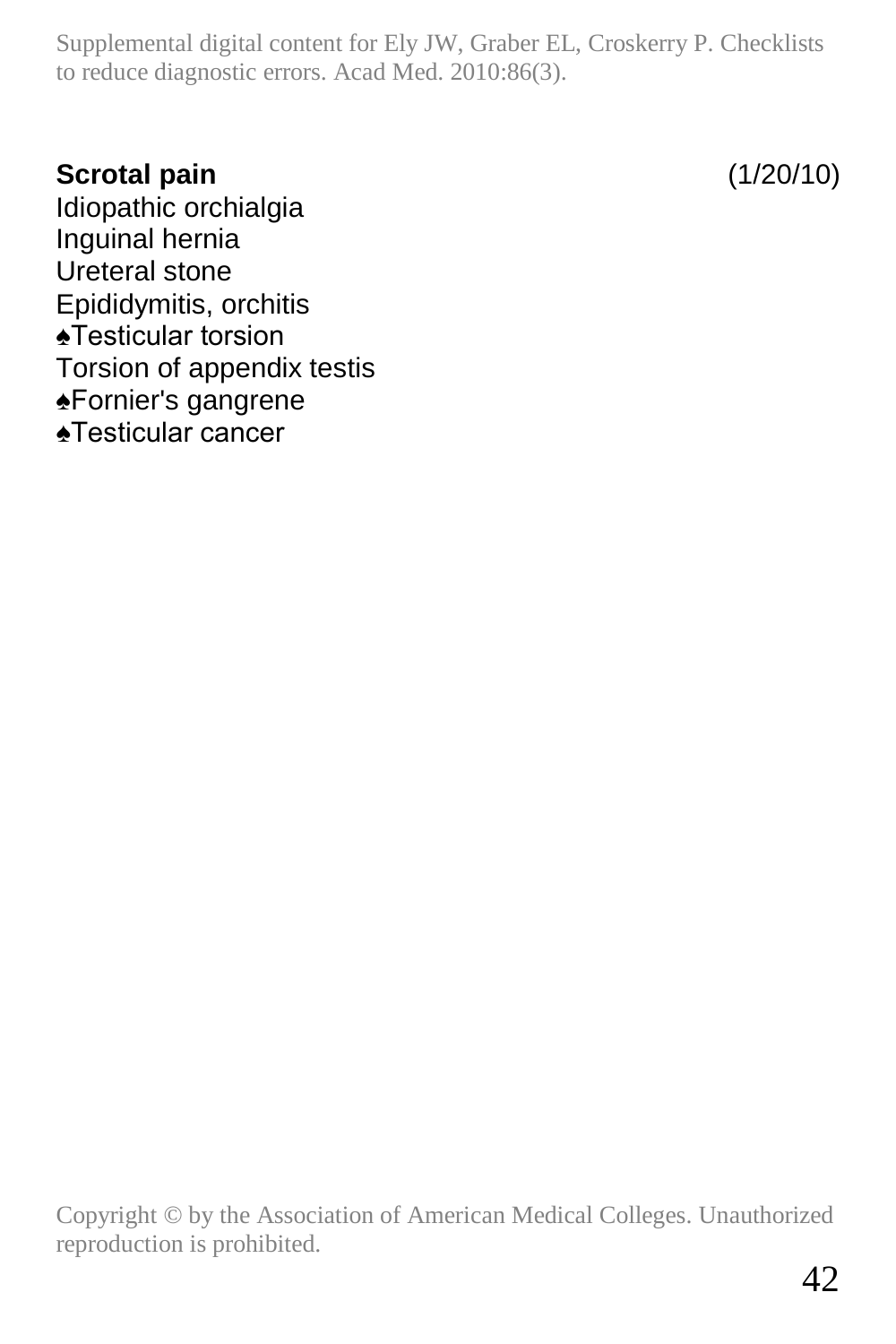# **Seizure** (6/1/10)

Imitators (vasovagal syncope, pseudoseizures, transient ischemic attack) Epilepsy Alcohol and drug withdrawal ♠Head trauma ♠Hypoglycemia ♠Hyponatremia ♠Hypoxia ♠\*Stroke ♠Brain tumor ♠Intracranial infection ♠Drug intoxication ♠Hypomagnesemia ♠Hypocalcemia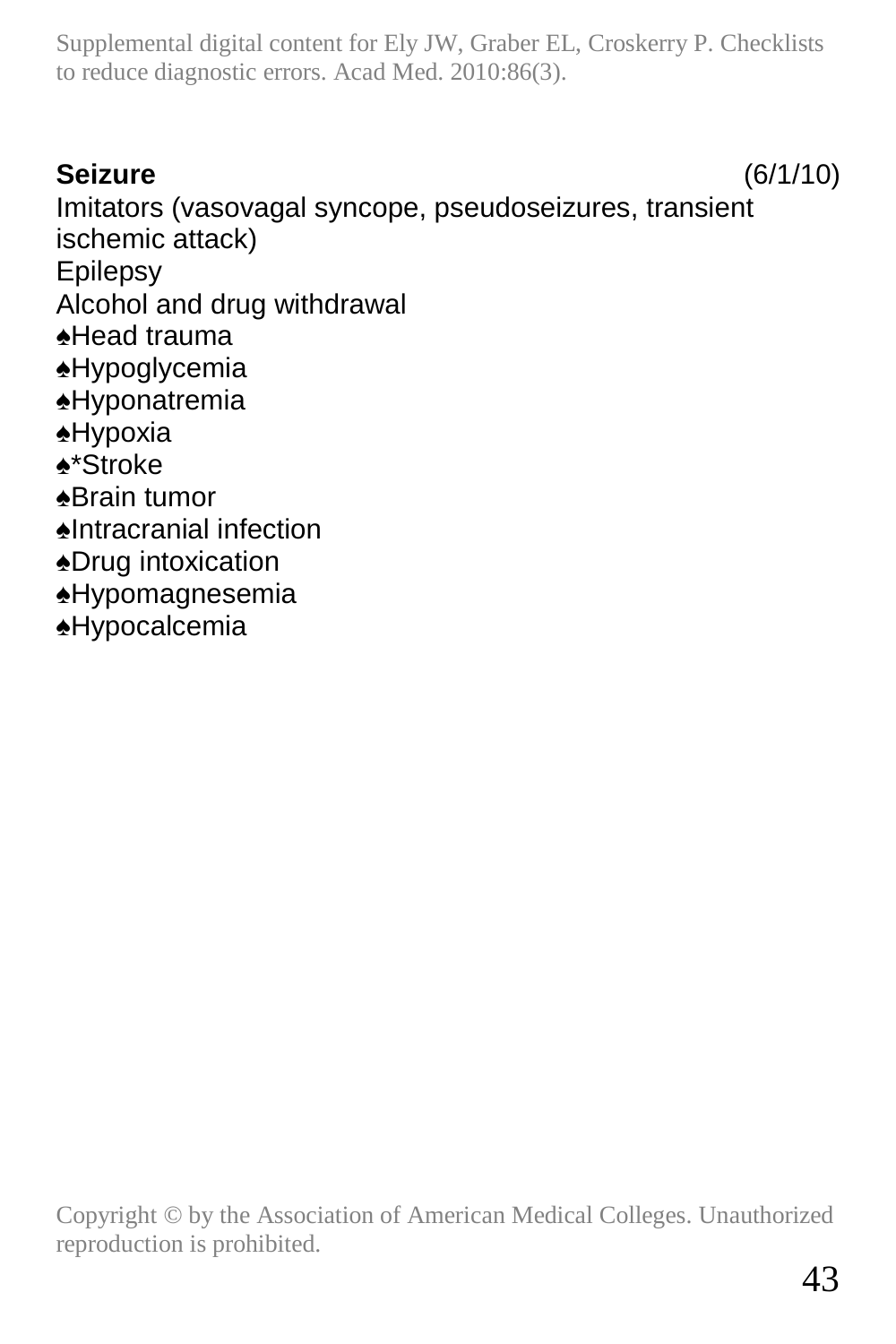# **Shoulder pain** (2/11/10)

Shoulder joint disease Cervical radiculopathy Biliary disease ♠\*Myocardial infarction ♠Intra-abdominal bleeding (ectopic, ruptured ovarian cyst) ♠\*Pneumonia ♠Polymyalgia rheumatica ♠\*Lung tumor ♠Ruptured abdominal viscus ♠Ruptured spleen ♠Abdominal malignancy **Pericarditis**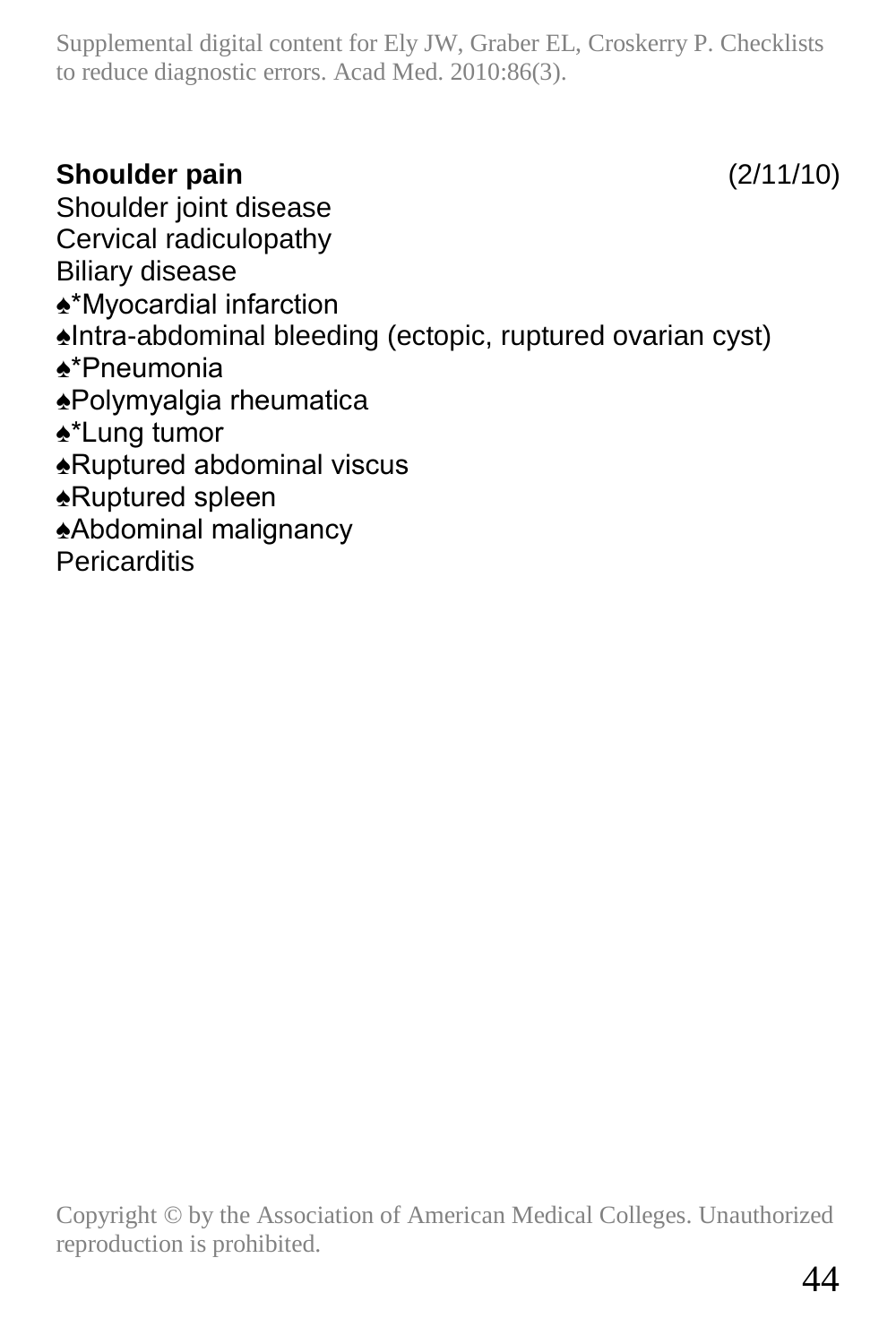**Sinus tachycardia** (1/20/10) Anxiety, emotional stress Pain Recent physical exertion **COPD** ♠Infections, fever Pregnancy (10 to 20 BPM at term) \*Drugs (alcohol, amitriptyline, amphetamines, amyl nitrite, anticholinergics, atropine, beta blocker withdrawal, bupropion, caffeine, cilostazol, cocaine, ephedrine, epinephrine, isoproterenol, nicotine, tobacco) Diabetic cardiovascular autonomic neuropathy ♠\*Myocardial infarction ♠\*Pulmonary embolus ♠\*Pneumonia ♠\*Anemia ♠Hemorrhage ♠Hypotension, shock ♠Hypovolemia, dehydration ♠Hyperthyroidism ♠Hypoglycemia ♠Heart failure, pulmonary edema ♠Cardiomyopathy, myocarditis ♠Pericarditis ♠Acute mitral regurgitation ♠Pneumothorax ♠Aortic insufficiency ♠Hypoxia ♠Serotonin syndrome Inappropriate sinus tachycardia Postural orthostatic tachycardia syndrome (POTS) Chronic nonparoxysmal sinus tachycardia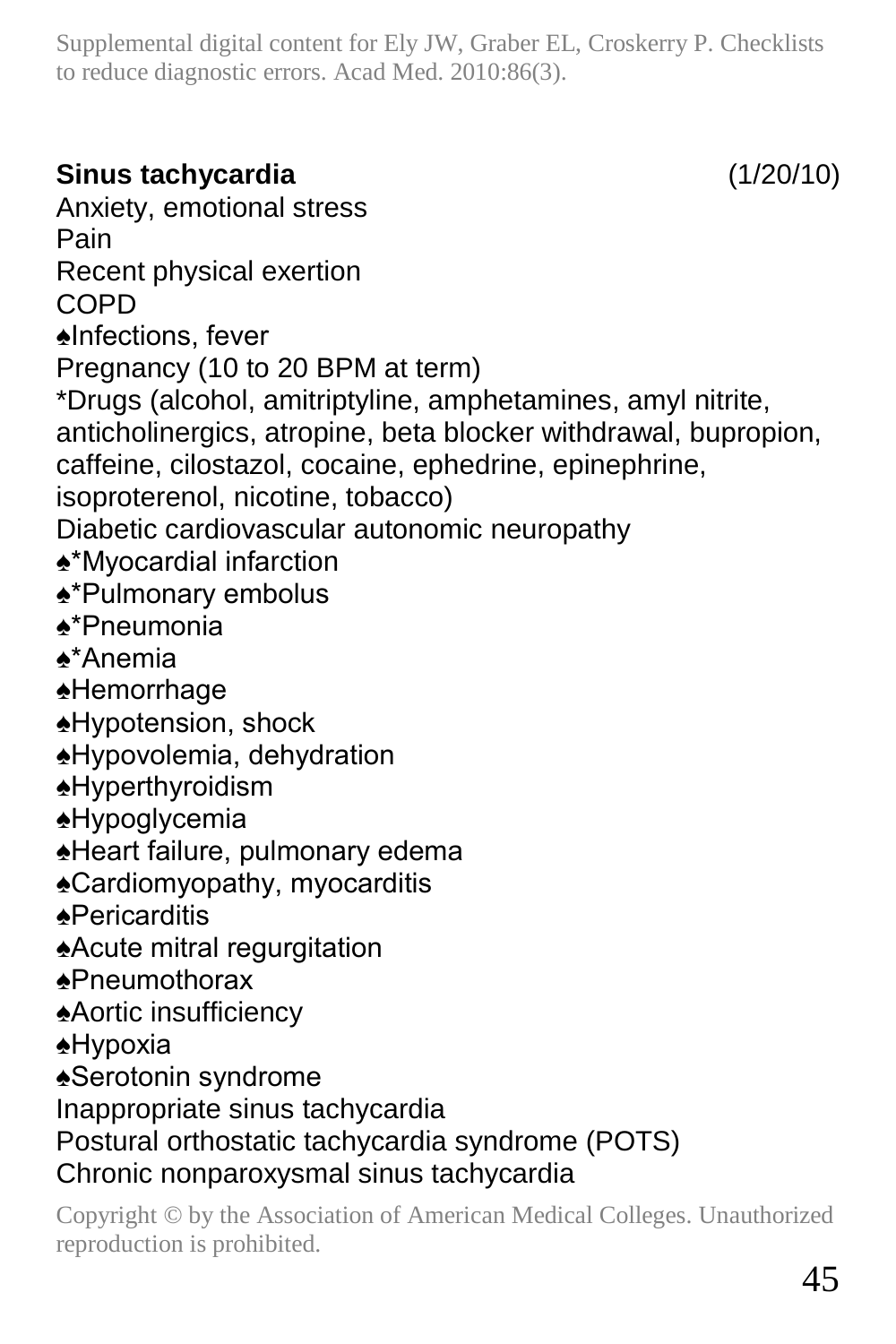# ♠Pheochromocytoma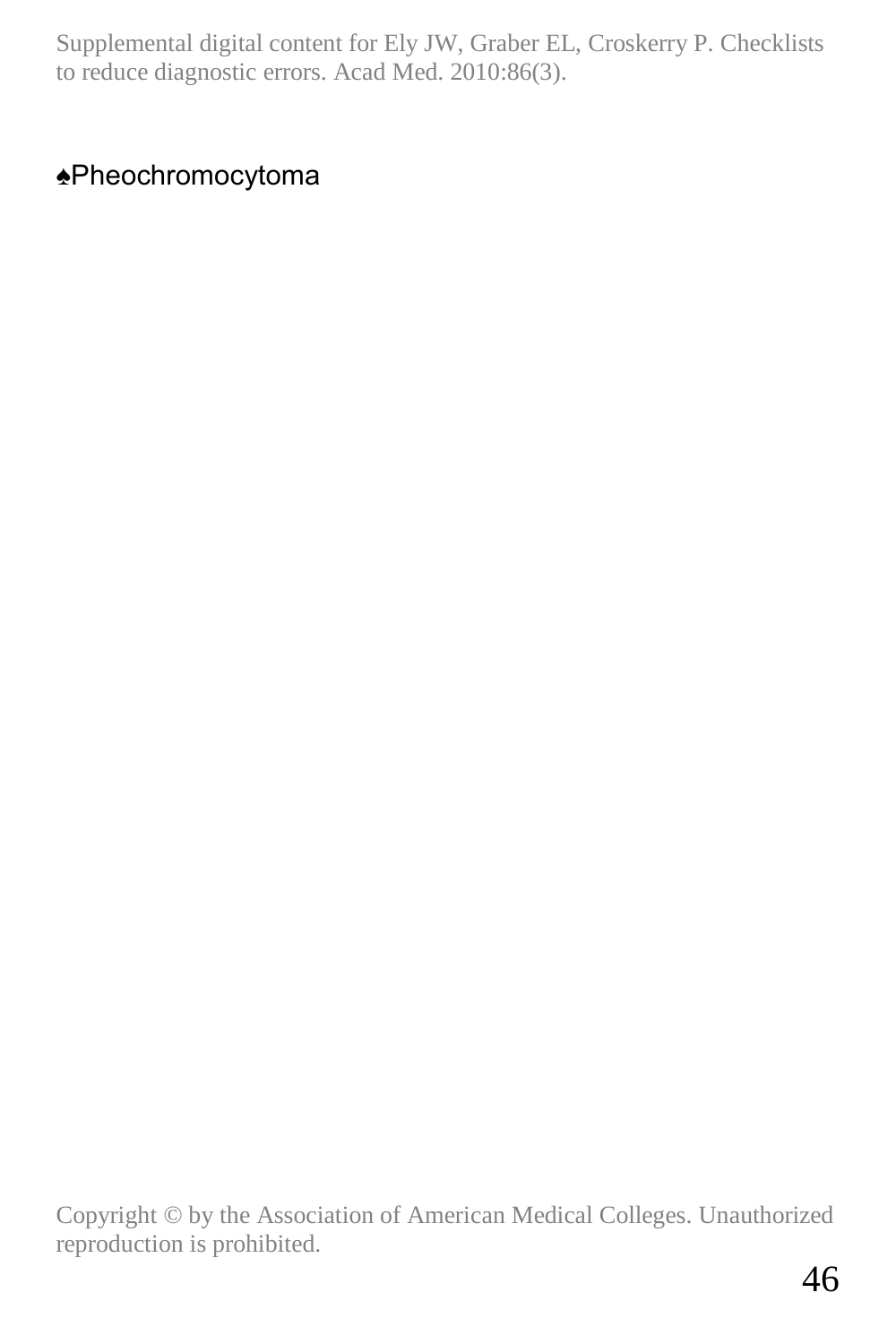# **Syncope** (2/11/10)

Vasovagal Hyperventilation \*Drugs Panic attack Orthostatic hypotension Autonomic insufficiency Valsalva ♠\*Anemia ♠Arrhythmias ♠Hypoglycemia ♠Seizure, pseudoseizure ♠GI bleeding ♠Valvular heart disease, aortic stenosis ♠\*Pulmonary embolus ♠\*Myocardial infarction ♠Hypoxia ♠Aortic dissection ♠Adrenal insufficiency, Addison's disease Cough syncope Micturition syncope ♠Hypertrophic cardiomyopathy ♠Cardiac tamponade ♠\*Cerebrovascular (TIA, stroke) Atrial myxoma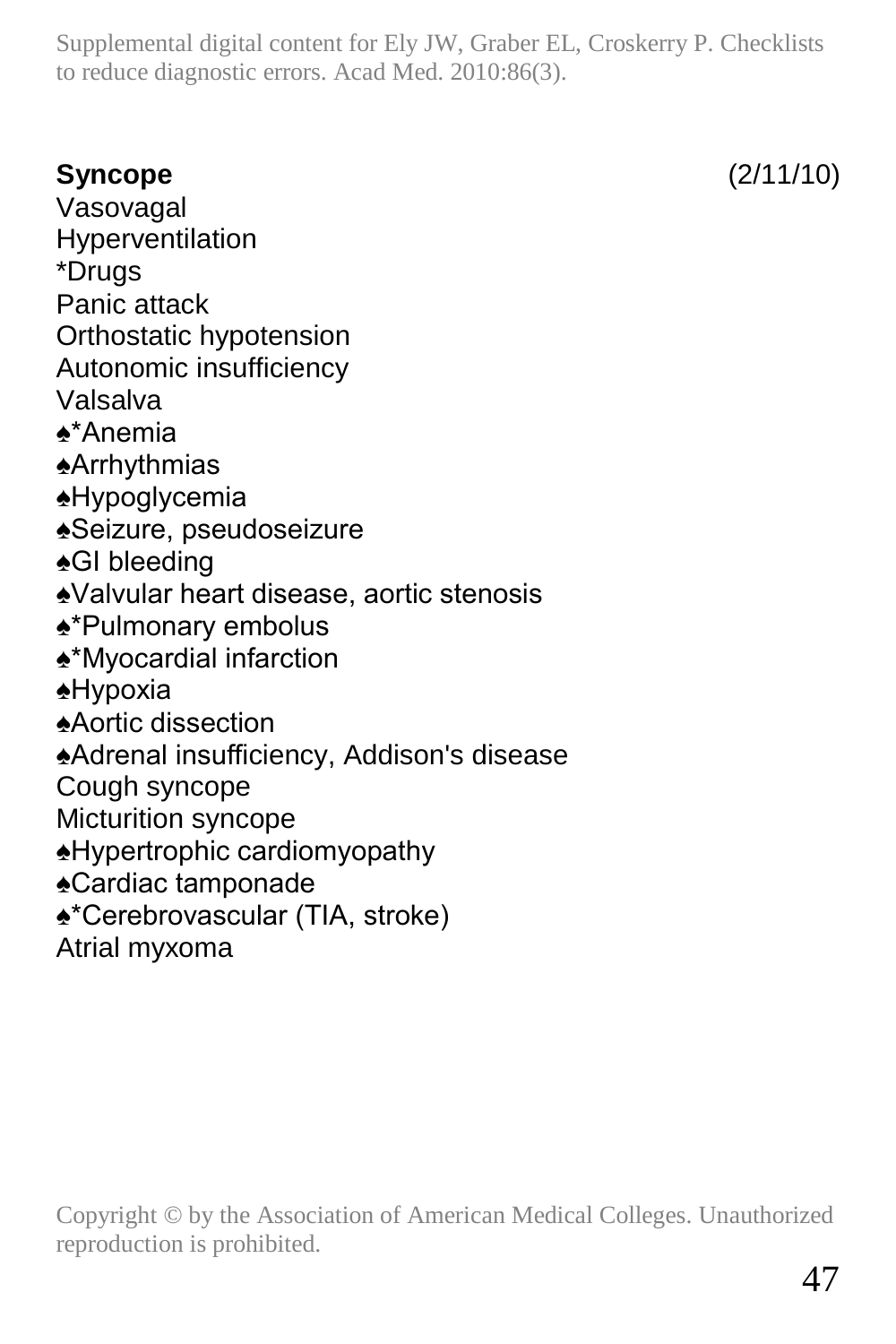# **Tinnitus** (1/20/10)

Idiopathic Presbycusis Noise-induced hearing loss Meniere's disease Drugs (aspirin, antibiotics, loop diuretics, chemotherapy) ♠Acoustic neuroma Congenital hearing loss Cochlear trauma ♠Vascular, pulsatile (arteriovenous malformation, bruit, fistula)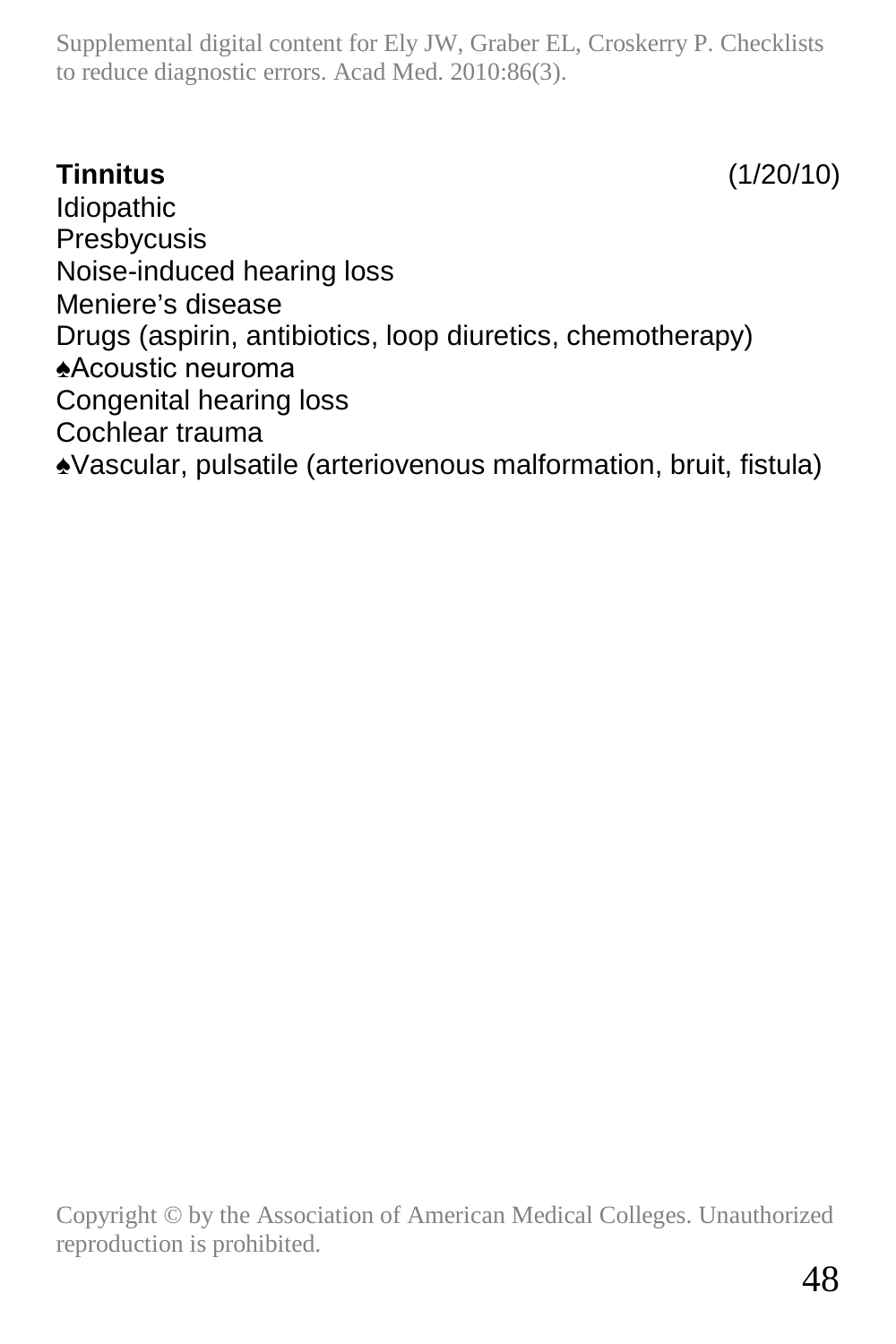**Tremor** (1/20/10)

Physiologic tremor Essential tremor, familial tremor Parkinson 's disease ♠Hyperthyroidism ♠Tardive dyskinesia Anxiety Medications (bronchodilators, caffeine, steroids, lithium) Drug withdrawal Orthostatic tremor ♠Cerebellar disease ♠Midbrain stroke Multiple sclerosis ♠Serotonin syndrome ♠Carcinoid ♠Wilson's disease ♠Pheochromocytoma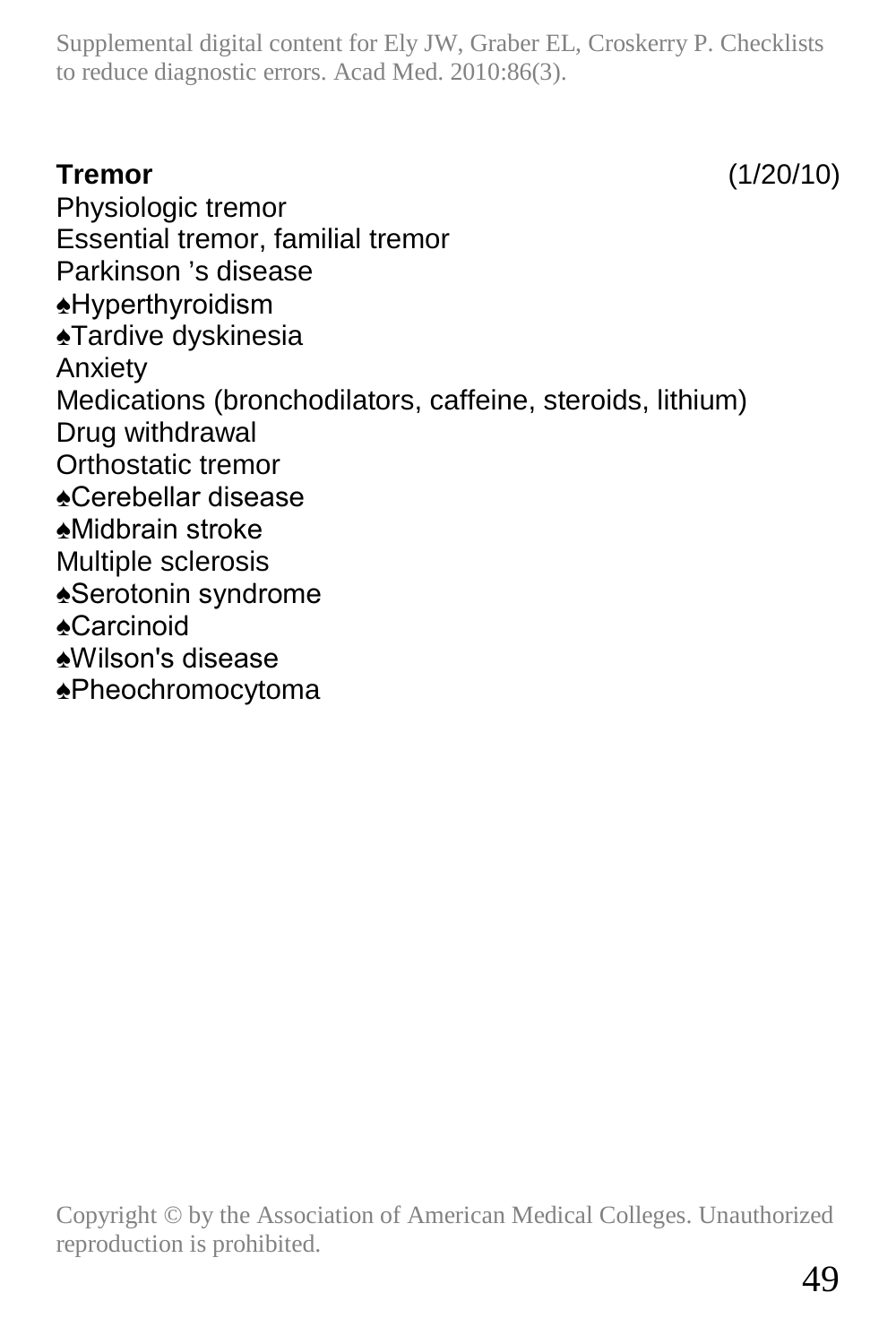#### **Urinary symptoms (dysuria, frequency, urgency)** 6/17/10

♠Urinary tract infection ♠Urethritis (chlamydia, gonococcus, unknown) Vaginitis Atrophic vaginitis Genital herpes Interstitial cystitis Irritant urethritis Daytime frequency of childhood syndrome ♠Prostatitis Reactive arthritis (Reiter's syndrome) Hypercalciuria Psychiatric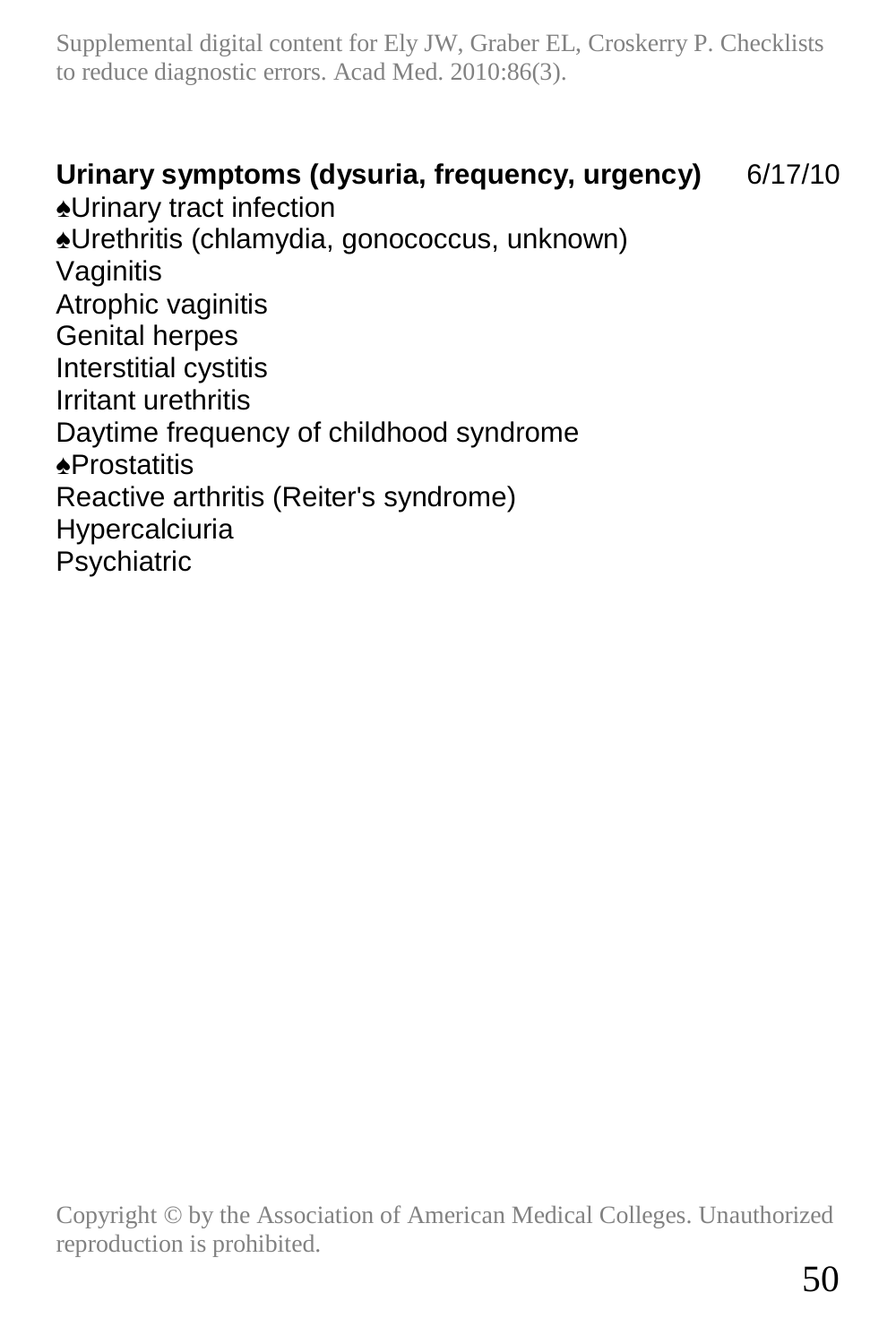**Vertigo** (2/11/10)

Benign Positional Vertigo Meniere's disease Vestibular neuronitis, acute labyrinthitis ♠Acoustic neuroma Post-concussion syndrome ♠Otitis media Barotrauma, ruptured oval window, perilymph leak Migrainous vertigo **Otosclerosis** ♠Vertebral artery dissection ♠\*Brain stem stroke **Psychiatric** ♠Drugs (gentamicin, furosemide)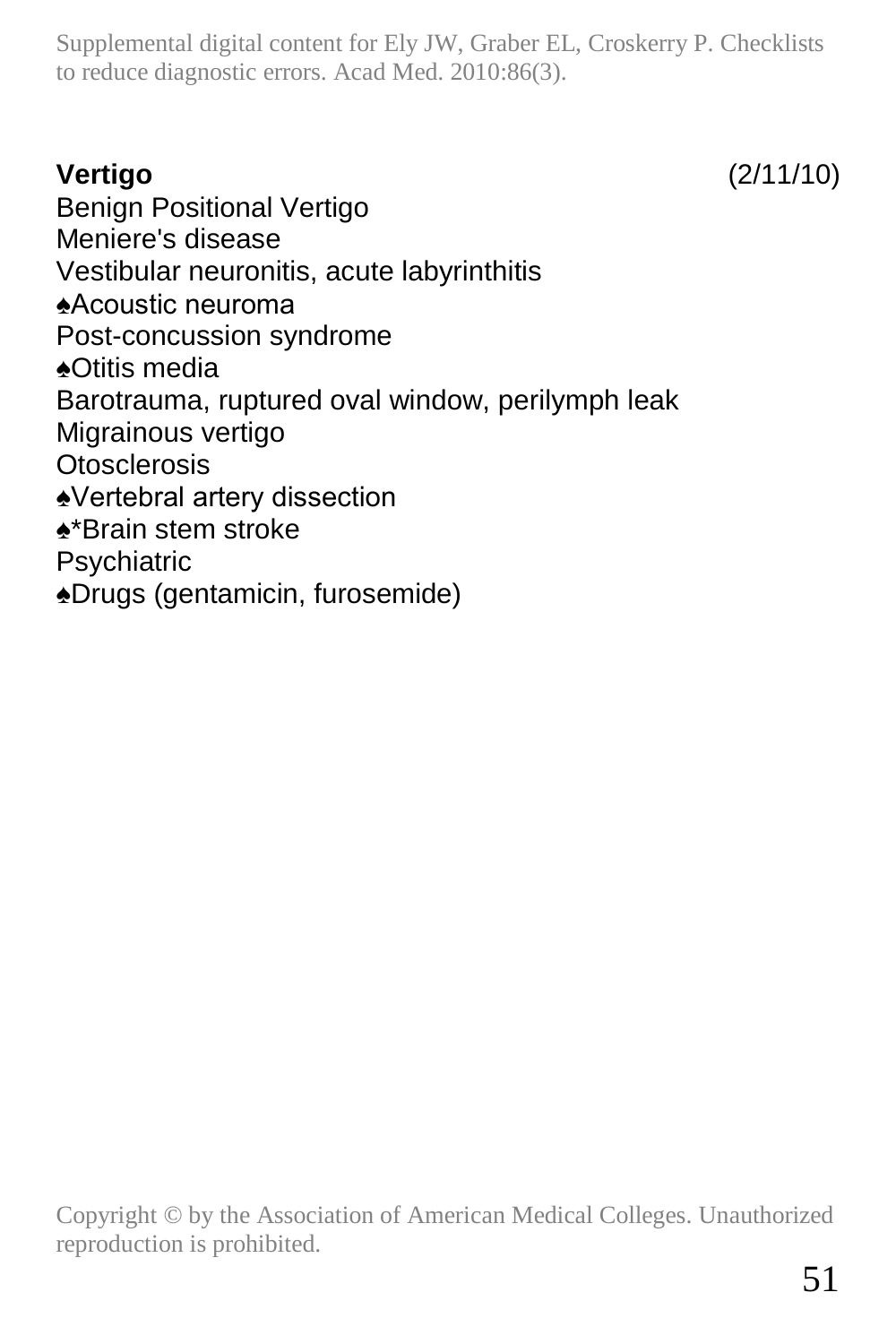**Weakness, fatigue, malaise, vague symptoms** (3/2/10) Obstructive sleep apnea ♠Depression, anxiety **Deconditioning** \*Drugs (beta blocker, clonidine, alcohol) Chronic fatigue syndrome, fibromyalgia ♠\*Infections, infectious mononucleosis, hepatitis, pneumonia ♠Pregnancy ♠\*Anemia Vitamin D deficiency ♠Hypothyroidism, hyperthyroidism ♠Hypokalemia, hyponatremia ♠\*Myocardial infarction ♠Celiac disease ♠Disturbance of calcium, phosphorus, magnesium ♠Polymyalgia rheumatica/Temporal arteritis Parkinson disease Hypogonadism Myasthenia gravis ♠\*Heart failure, myocarditis Pulmonary, hepatic, renal failure Multiple sclerosis ♠Adrenal insufficiency, Addison's disease B12 deficiency ♠Botulism Black widow spider bite